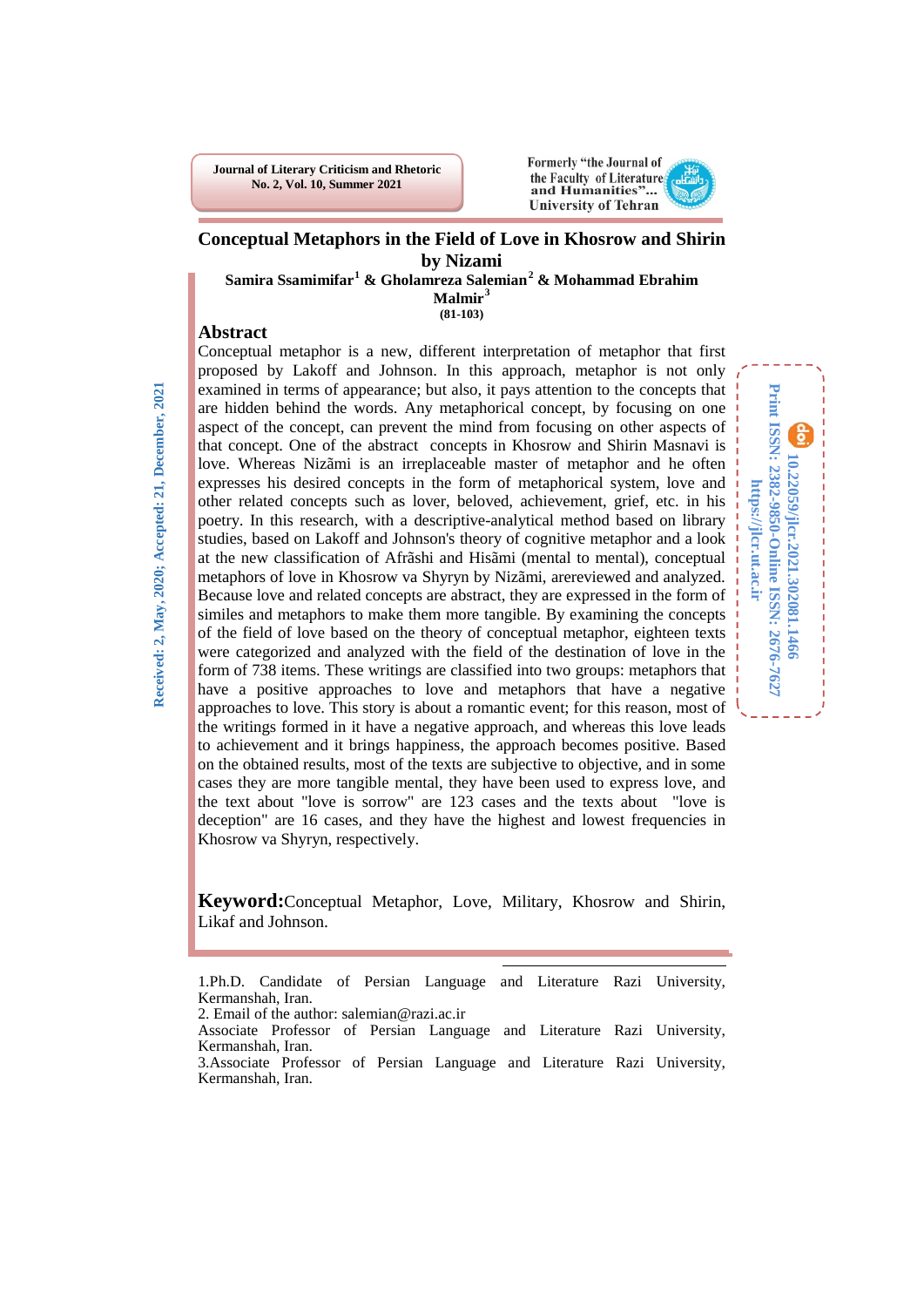#### **1.Introduction**

Any metaphorical concept, focusing on one aspect of the concept, can prevent the mind from focusing on other aspects of that concept. Kuchish believes that metaphor is a one-to-one adaptation to its mathematical meaning (correspondence); of course, this correspondence is one-sided; In a way that can be said "love is journey" and it cannot be said "journey is love". In this comparison, not all of the concepts are necessarily transferred from the source domain to the destination domain; rather, it pays attention to the certain parts of the destination (see: Kuchish, 1393: 28). The conveyed concepts through metaphor are relative concepts; not absolute, because if it is absolute, one concept can be exactly another; therefore, when we say that a concept is organized by a metaphor, we mean that the concept is organized to some extent that it can only be extended in some directions and not by all of the directions "(Lakoff and Johnson, 1397: 27). A definition of conceptual metaphor is stated: "It is a theory according to which the understanding of one conceptual domain is based on the understanding of another conceptual domain; to be more precise, the understanding of (more) unfamiliar and (more) abstract conceptual domain are based on the understanding of (more) familiar and(more)tangible conceptual domain "(Abdolkarymi, 2014: 23). Each conceptual metaphor consists of three main principles: the domain of origin (objective and conventional concepts), the domain of destination (mental and unconventional concepts) and writing. Cognitive metaphor is the result of writing between the two conceptual domains of origin and destination. Considering the path of metaphorical writing from the field of origin to the field of destination and subjectivity or objectivity of this path of movement and considering the very important point that are basically subjective and objective, they can be understood on a field. Three types of metaphors are considered: objective metaphor to subjective, subjective metaphor to subjective and objective metaphor to objective (see: Afrãshi and Hisãmi, 1392: 150).

#### **2.Methodology**

This research uses a library and descriptive-analytical method, it is based on Lakoff and Johnson's theory of cognitive metaphor and a look at the new classification of Afrãshi and Hisãmi (subjective to subjective), to examine the conceptual metaphors of love in Masnavi Khosrow and Shyryn Nizãmi. At first, all of the verses of Masnavi Khosrow va Shyryn were selected and read, the verses that had the words of love or the related concepts including (love, lover, beloved, separation, achievement, sorrow, persecution, patience, tears, etc.),then, due to the concepts of the field of origin, frequency was classified and analyzed, and at the end, the poet's view towards the subject of love and the related concepts were examined.

#### **3.Discussion**

Nizãmi, a Persian poet of the sixth century AH, who is known as the pioneer of storytelling in Persian literature, had a strange style in poetry. Both his thoughts were new and his language was special. The continuous use of metaphor does not make his speech boring and he has achieved such a balanced language in the way he speaks that the strangeness of his expression has not made him unfamiliar (see: Zarryn-Kub, 2007: 225); because of this newness in expression, his tendency to metaphor was more than simile and to simile, it was more than ordinary descriptions. "In choosing appropriate words and phrases, inventing new and pleasing themes, and depicting details with the power of imagination and precision in describing nature and persons, and using pleasant and new similes and metaphors, he is among those who have not been found the same."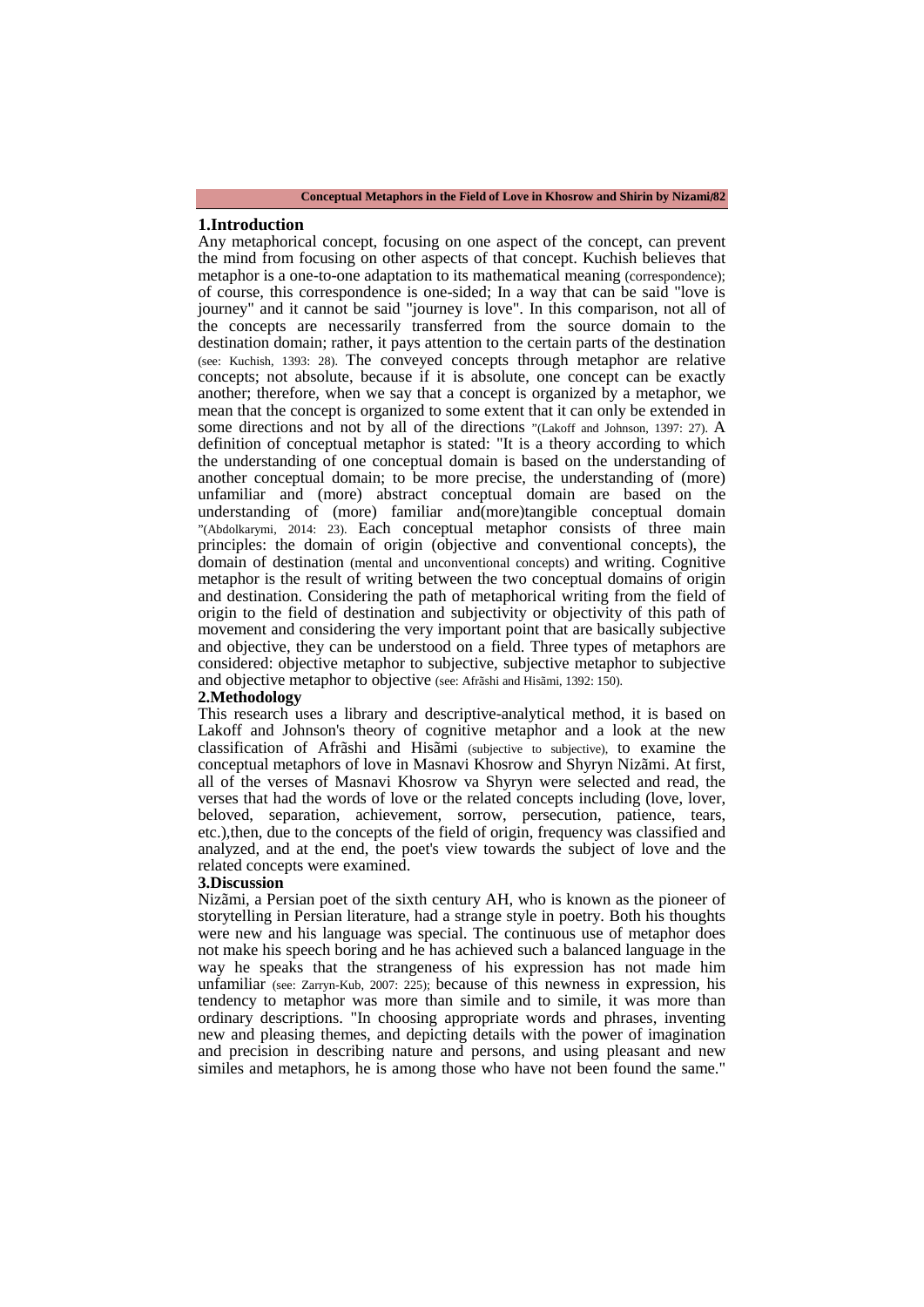#### **83**/ **Journal of Literary Criticism and Rhetoric No. 3, Vol. 10, Autumn, 2021**

(Safa, 1369: 809). Since most of Nizãmi's works are in the field of lyrical literature, of course, they have emotional themes that the poet has described them metaphorically. Lyrical poetry and romantic themes, which began in the fourth century, reached their zenith in the late sixth century with Nizãmi's lyrical poems. One of these works is Masnavi of Khosrow va Shyryn, which tells the story of Khosrow's love for Shyryn with a beautiful and pleasant expression and, of course, a metaphor. Nizãmi praises love in his love stories and there are three types of love in his poems: heroic love, sad love and earthly and instinctive love. In Khosrow va Shyryn's love poems, we see the extremely metaphorical descriptions and delicate expression about love, conflicts, patience, resentment, the stories of achievement and the continuation of love after connection. Sometimes the word of love itself is considered directly as a letter, and sometimes love is accompanied by other descriptions. In some cases, descriptions are given for the lover or beloved that contain an implicit description of love.

#### **4.Conclusion**

Examining the concepts of love due to theory of conceptual metaphor, eighteen writings with the destination field of love were categorized and analyzed in the form of 738 items. These writings are classified into two groups: the first group of metaphors that have a positive approach to love; such as light, religion, joy and vitality and unity. The second group of metaphors have a negative approach to love; such as grief, murder, restlessness, illness, madness, battle, etc. In the writing, "love is religion", although love is associated with something sacred and in its creation, interpretations belonging to the field of religion have been used; but where the beloved is worshiped and turning away from God is considered a sin, love is in conflict with the common and conventional religion, and the wisdom of the metaphor of "love is disbelief" is formed; therefore, it can be said that love in this writing has two-dimensional expressions. In the conceptual metaphor of "love is sorrow", although this sorrow is very heartbreaking and it is almost impossible for the lover to bear it, but it is a pleasant sorrow that the lover chooses it and with love, he takes this sorrow to life and any humiliation and he endures sorrow in this way. In "love is fire", fire has two meanings: one is to cleanse the human being of pollution and the other is to burn his being. Here only the burning aspect is considered and the lover is satisfied and pleased with burning in this fire; because in his view, this fire not only does not cause destruction; it promotes health. It can be said that the mentioned writings are two-sided and two concepts are inferred from them. At first glance, they have a meaning; but there are other concepts behind them. This story because it represents a romantic and emotional event; there are also problems in the way of beloved and the lover and they suffer in this predicament; for this reason, most of the writings formed in the story have a negative approach, and where this love leads to happiness and joy, the approach becomes positive. Based on the obtained results, most of the writings are subjective to objective and in some cases, there are used more tangible subjective matters that have been used to express love, and the sentence of "love is sad" is revealed in 123 cases and the "love is deception" are in 16 cases, they respectively, have the highest and lowest frequencies in *Khosrow va Shyryn*.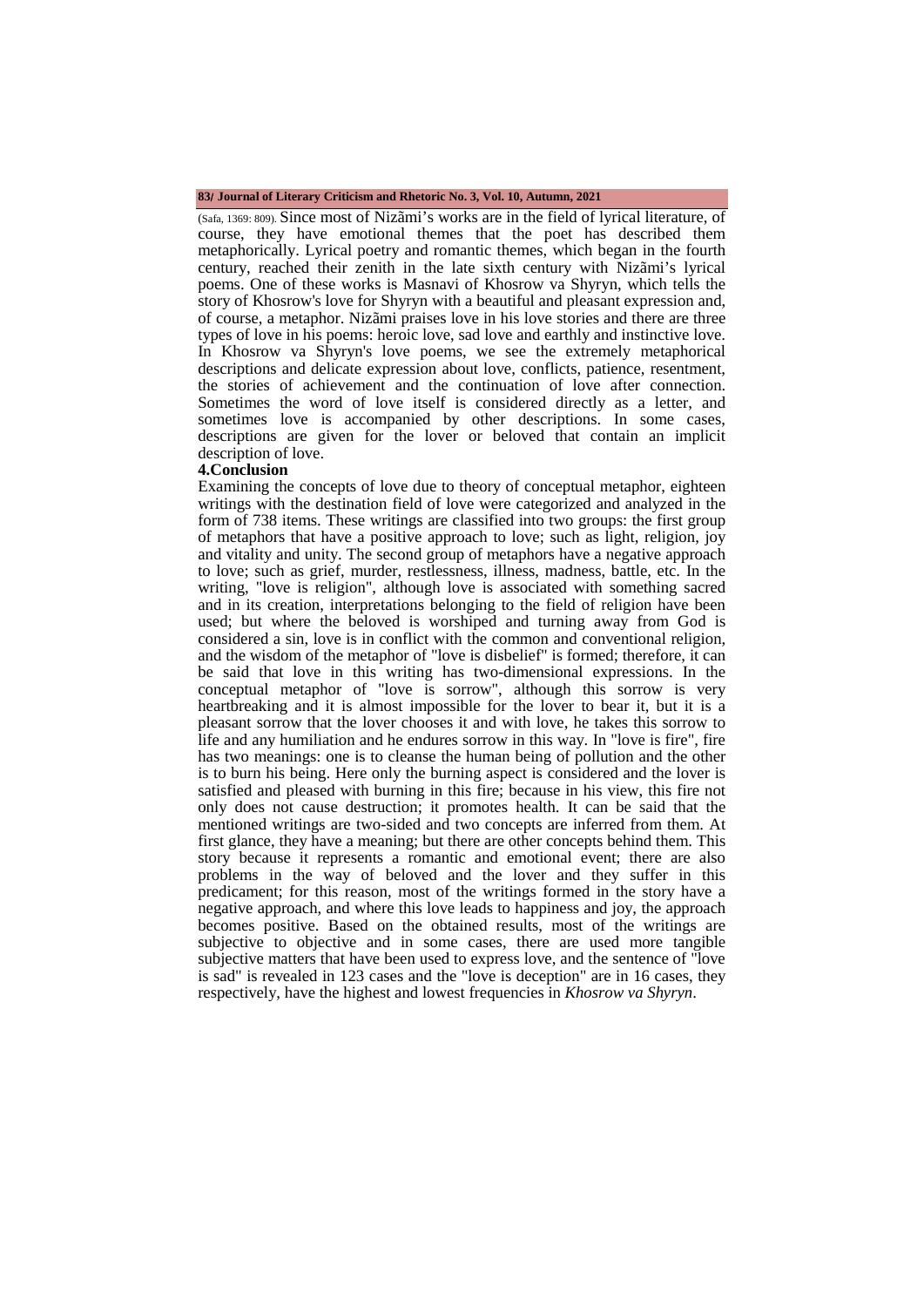# استعارههای مفهومی حوزۀ «عشق» در خ*سرو و شیرین ،* نظامی

 سمیرا صمیمیفر دانشجوی دکتری زبان و ادبیات فارسی، دانشگاه رازی، کرمانشاه، ایران**.** 1 غلامرضا سالمیان دانشیار زبان و ادبیات فارسی، دانشگاه راز[ی،](#page-3-0) کرمانشاه، ایران**.** محمدابراهیم مالمیر دانشیار زبان و ادبیات فارسی، دانشگاه رازی، کرمانشاه، ایران**.** تاریخ دریافت مقاله: 1399/02/13؛ تاریخ پذیرش مقاله: 1400/09/30 علمیـ پژوهشی

### چکیده

نظریۀ «استعارۀ مفهومی»، برداشتی نو و متفاوت از استعاره است که نخستین بـار لیکـاف و جانسـون آن را مطـرح کردند. در این رویکرد، استعاره تنها از جنبۀ ظاهری بررسی نمیشود، بلکه به مفاهیمی توجه میشود کـه در پـسِ واژهها پنهان است. در این دیدگاه، مفاهیم انتزاعی با استفاده از مفاهیم عینیتر، ملموستـر و گـاهی ذهنـی درک میشوند. هر مفهوم استعاری با تمرکز بر یک جنبه از مفهوم، میتواند ذهن را از تمرکـز بـر جنبـه هـا ی دیگـر آن مفهوم بازدارد. چون عشق و مفاهیم مرتبط با آن، اموری انتزاعی هستند، برای ملموستر شدن در قالـب تشـبیه و استعاره بیان میشوند. یکی از مفاهیم انتزاعی و مورد توجه نظامی در مثنوی خسرو و شیرین، عشق است. عشق و دیگر مفاهیم مربوط به آن، از جمله عاشق، معشوق، وصال، هجران و... در شعر او به صورت استعاری بیان شدهاند. پژوهش حاضر مفاهیم مذکور را در چارچوب نظریۀ استعارۀ مفهومی لیکاف و جانسون و نگاهی به طبقهبندی جدید افراشی و حسامی با عنوان استعارۀ ذهنی به ذهنی، بررسی کردهاست. با بررسی مفاهیم حوزۀ عشق بر پایۀ نظریـۀ استعارۀ مفهومی، هجده نگاشت با حوزۀ مقصد عشق، در قالب 738 مورد، دستهبندی و تحلیل شد. این نگاشتهـا در دو گروه دستهبندی میشوند: استعارههایی که رویکرد مثبت به عشق دارند و استعارههایی که رویکرد منفی بـه عشق دارند. این داستان بیانگر رویدادی عاشقانه است و به همین دلیل، اغلب نگاشـتهـای شـکل گرفتـه در آن، رویکردی منفی دارد و آنجا که این عشق به وصال میانجامد و موجب شادی میشود، رویکرد این نگاشتها مثبت میشود. بر پایۀ نتایج بهدست آمده، بیشتر نگاشتها ذهنی بـه عینـی هسـتند و در بعضـی مـوارد ، از امـور ذهنـی ملموستر برای بیان عشق استفاده شدهاست و نگاشتِ «عشق، غم است» با 123 مورد و نگاشـتِ «عشـق ، فریـب است» با 16 مورد، بهترتیب بیشترین و کمترین بسامد را در خسرو و شیرین به خود اختصاص دادهاند.

**واژههای کلیدی:** استعارۀ مفهومی، عشق، نظامی، خسر*و و شیرین، لیکاف و جانسون.* 

 $\overline{a}$ 

### .1 مقدمه

یکی از موضوعات پژوهشی در سالهای اخیر، بررسی متون ادبی بر پایۀ نظریـات جدیـد است. بررسی اسـتعارههـای مفهـومی از دیـدگاه لیکـاف و جانسـون، یکـی از انـواع ایـن پژوهشهاست. دو نوع دیدگاه دربارۀ استعاره وجود دارد: یکی همان دیدگاه سنّتی است که در این دیدگاه، استعاره از نظر زبانی و زیباییشناسی مورد توجه اسـت ؛ یعنـی مربـوط بـه حوزۀ واژگان و کاربرد واژهای بهجای واژۀ دیگر است. ارسطو نخستین کسی اسـت کـه از

<span id="page-3-0"></span>salemian@razi.ac.ir :مسئول نویسندۀ رایانامۀ .1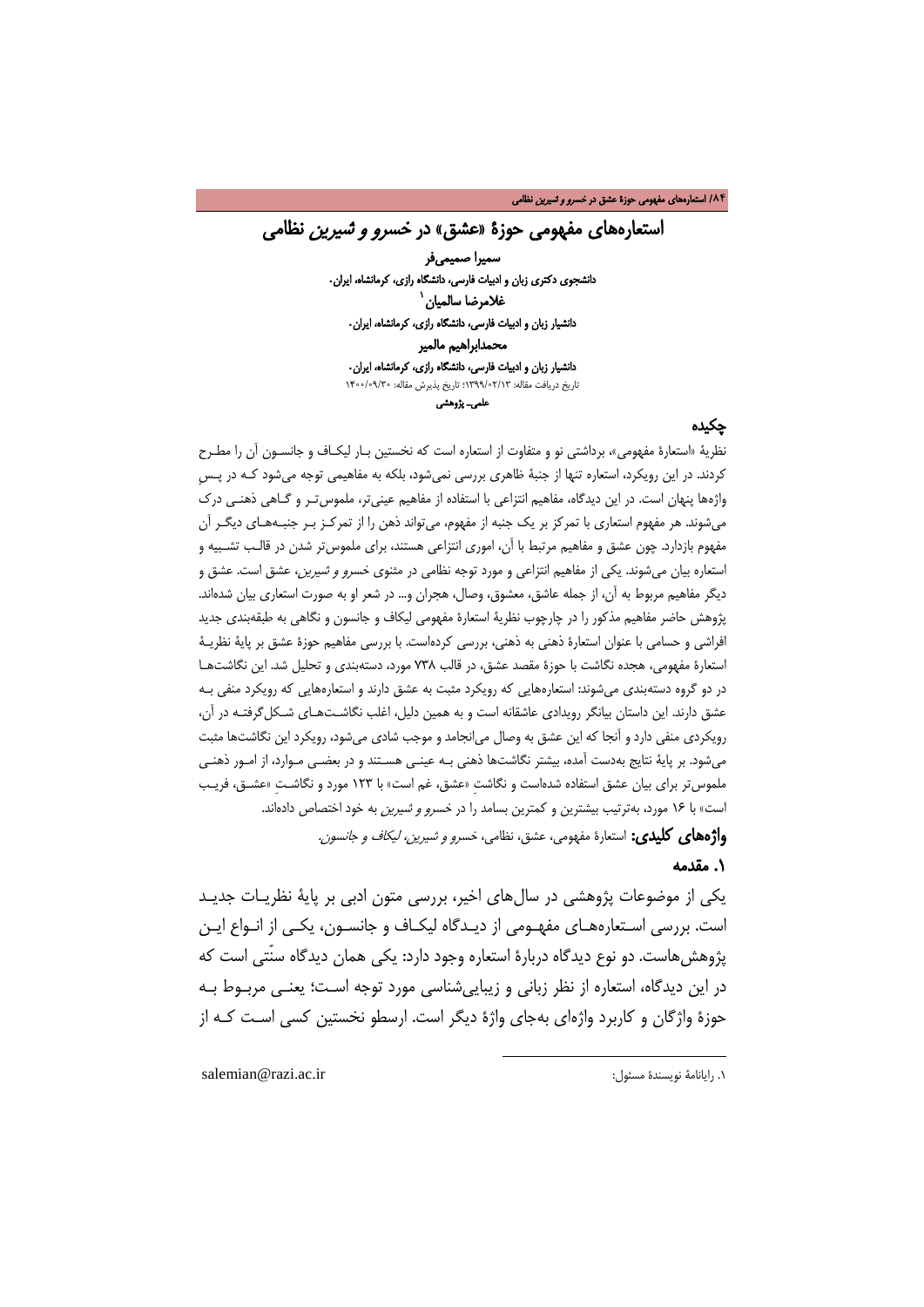# ه<br>بروب**شامه تقداد بې وبلاغت** سال ۱۰، شمارۀ ۲، تابستان ۸۵/۱۴۰۰<br>په

استعاره بهصورت سنّتی سخن گفتهاست. او استعاره را این گونه تعریف کردهاست: «استعاره عبارت از این است که اسم چیزی را بر چیزی دیگر نقل کنند و نقل هم از جنس به نـوع است، یا نقل از نوع به جنس، یا نقل از نوع به نوع است و یا نقل به حسب تمثیل اسـت » (ارسطو، :1343 90). استعاره، اصلیترین شکل زبان مجازی است؛ یعنی زبانی که مقصودش همان چیزی نیست که بیان میکند. زبانی که مقصودش همان باشد که میگوید و کلمات را در معنای زبان «معیار» بهکار میبرد، «زبان حقیقی» نامیده میشود. زبان مجازی، دانسته در نظام حقیقی زبان تصرف میکند؛ زیرا بر این فرض متکـی اسـت کـه معنـای واقعـی عبارات در ارتباط با یک شیء، به شیء دیگری نیز میتوانـد منتقـل شـود (ر.ک؛ هـاوکس، :1377 12). در تعریف استعاره از نوع کلاسیک آن، میتوان چنین بیان کرد که اسـتعاره در واژه رخ میدهد، نه در تفکر و اندیشه؛ استعاره، جایگزینی واژهای به جای واژهای دیگر، با علاقۀ مشابهت است و اینکه استعارهها بخشی از زبان متعارف و هنجار نیستند. همان طور که مشخص است، در این دیدگاه، تنها به سطح ظاهری واژهها یا عبارات پرداخته میشود، نه جنبههای شناختی، عاطفی و زیربنایی آن.

دیدگاه دوم، نظریۀ استعارۀ مفهومی است که رویکردی تـازه و نـو بـه مقولـۀ اسـتعاره است. در این دیدگاه که لیکاف و جانسون آن را ارائه کردند، برخلاف باوری که استعاره را تنها مختص به واژه میدانست، نه اندیشه. وی معتقد بود که بـدون اسـتعاره مشـکلی در زبان و فکر بهوجود نمیآید، مشخص شد که استعاره هم در زبان و هم در اندیشـه وجـود دارد و نظام مفهومی که انسان در قالب آن فکر و عمل میکند، اساساً مـاهیتی اسـتعاری دارد. نظام مفهومی موجود در اطراف انسان، سرشار از مفاهیم انتزاعی اسـت کـه تعریـف روشنی ندارند. بنابراین، نیاز است با مفاهیمی که دارای معانی روشنتری هستند، فهمیـده شوند و این در قالب نظام مفهومی استعاری امکانپذیر است. در استعارۀ مفهومی که نوعی مطالعۀ معنیشناسی شناختی است، «استعاره منحصر به زبان، یعنی واژههـا نیسـت، بلکـه برعکس، بخش عمدهای از فرایندهای فکری آدمی استعاری است» (لیکاف و جانسون، :1397 17). بنابراین، میتوان ویژگیهای استعارۀ شناختی را چنین عنوان کرد: استعاره در تفکر و اندیشه رخ میدهد، صرفاً وجود علاقۀ شباهت لزومی ندارد و ممکـن اسـت واسـطه هـا ی دیگری نیز وجود داشته باشند و این استعارهها فقط مختص زبان ادبـی نیسـتند، بلکـه در زبان عادی هم وجود دارند.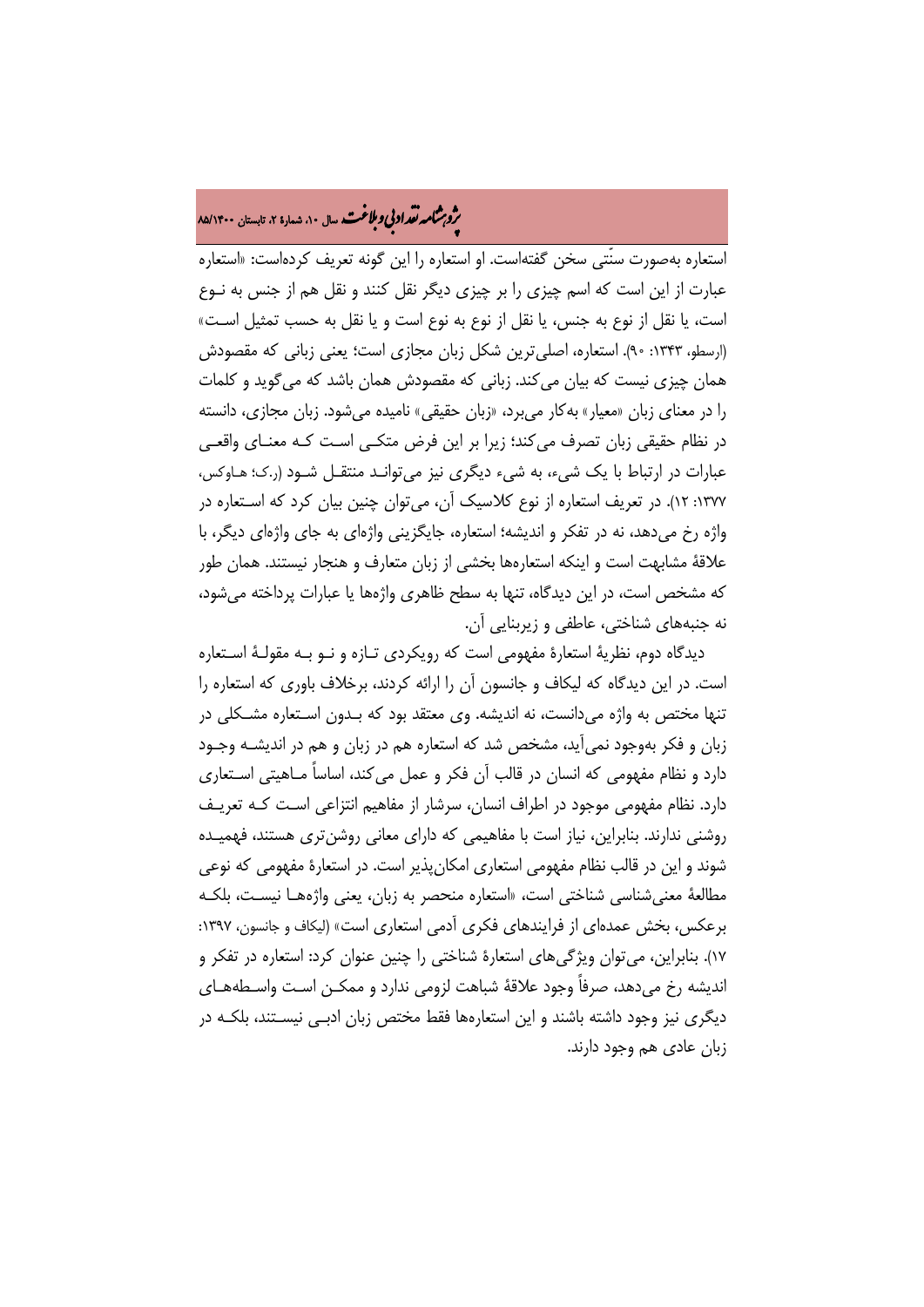### /**86** استعارههای مفهومی حوزۀ عشق در خسرو و شیرین نظامی

### 1ـ.1 بیان مسئله و پرسشهای پژوهش

هر مفهوم استعاری با تمرکز بر یک جنبه از مفهوم، میتوانـد ذهـن را از تمرکـز بـر روی جنبههای دیگر آن مفهوم بازدارد. کوچش معتقد است استعاره، انطباق یکبهیک به مفهوم ریاضی آن است (تناظر)، البته این تناظر یکطرفه است، بهگونـه ای کـه مـ یتـوان گفـت «عشق، سفر است» و نمیتوان گفت «سفر، عشق است». در این انطباق، لزوماً همۀ مفاهیم از حوزۀ مبدأ به حوزۀ مقصد منتقل نمیشود، بلکه به بخشهای خاصـی از مقصـد توجـه میشود (ر.ک؛ کوچش، :1393 28). مفاهیم منتقلشده از طریق استعارۀ مفهومی، نسبی است، نه مطلق؛ زیرا اگر مطلق باشد، یک مفهوم میتواند دقیقاً مفهوم دیگری باشـد. بنـابراین ، «زمانی که میگوییم یک مفهوم بهواسطۀ یک استعاره سازمان مییابد، مقصود ما آن است که آن مفهوم تا اندازهای سازمان مییابد و اینکه تنها میتواند از بعضی جهتها گسترش یابد و نه از همۀ جهتها» (لیکاف و جانسون، :1397 27). در تعریفی از استعارۀ مفهومی گفتـ ه شدهاست: «نظریهای است که بر اساس آن، درک یک حوزۀ مفهومی، بر پایـۀ درک یـک حوزۀ مفهومی دیگر صورت میپذیرد؛ به بیان دقیقتر، درک یک حوزۀ مفهومی ناآشنا(تر) و انتزاعی(تر)، بر پایۀ درک حوزۀ مفهومی آشـنا (تـر) و ملمـوس (تـر) صـورت مـی گیـرد » (عبـدالکریمی، :1393 23). هر استعارۀ مفهومی، از سه رکن اصلی تشکیل شـده اسـت: حـوزۀ مبدأ (مفاهیم عینی و متعارف)، حوزۀ مقصد (مفاهیم ذهنی و نامتعارف) و نگاشت. استعارۀ شناختی، حاصل نگاشتِ بین دو حوزۀ مفهومی مبدأ و مقصـد اسـت. «بـه وسـ یلۀ نگاشـت استعاری، ساختار مفاهیم و ویژگیهای یک قلمـرو را بـه قلمـرو دیگـر مـ یبـریم و آن را مفهومی و تجسمی می کنـیم» (هاشـمی،۱۳۹۲: ۲۴۱). بـا توجـه بـه مسـیر حرکـت نگاشـت استعاری از حوزۀ مبدأ به حوزۀ مقصد و ذهنی یا عینی بودن این مسیر حرکت و نیز بـا در نظر داشتن این نکتۀ بسیار مهم که اصولاً ذهنی یا عینی بودن، روی یـک پیوسـتار قـرار قابل درک است، سه نوع استعاره در نظر گرفته شدهاست که عبارتند از: استعارۀ عینـی بـه ذهنی، استعارۀ ذهنی به ذهنی و استعارۀ عینی به عینی (ر.ک؛ افراشی و حسامی، :1392 150). عشق به عنوان مفهومی انتزاعی، در متون عرفانی و غنایی ادب فارسی، همواره مـورد توجه شاعران و نویسندگان بودهاست و بهعنوان یک حوزۀ مفهومی مقصد، بسته بـه نـوع

متون ادبی، حوزههای مبداء گوناگون و از هم متفاوتی داشتهاست:

«هدف عشق با استفاده از انواع استعارۀ مفهومی، مفهومسازی میشود. مطالعۀ ایـن استعارهها حائز اهمیت است؛ زیرا استعارههای مختلف، عواطف و نگرشهای دیگـری را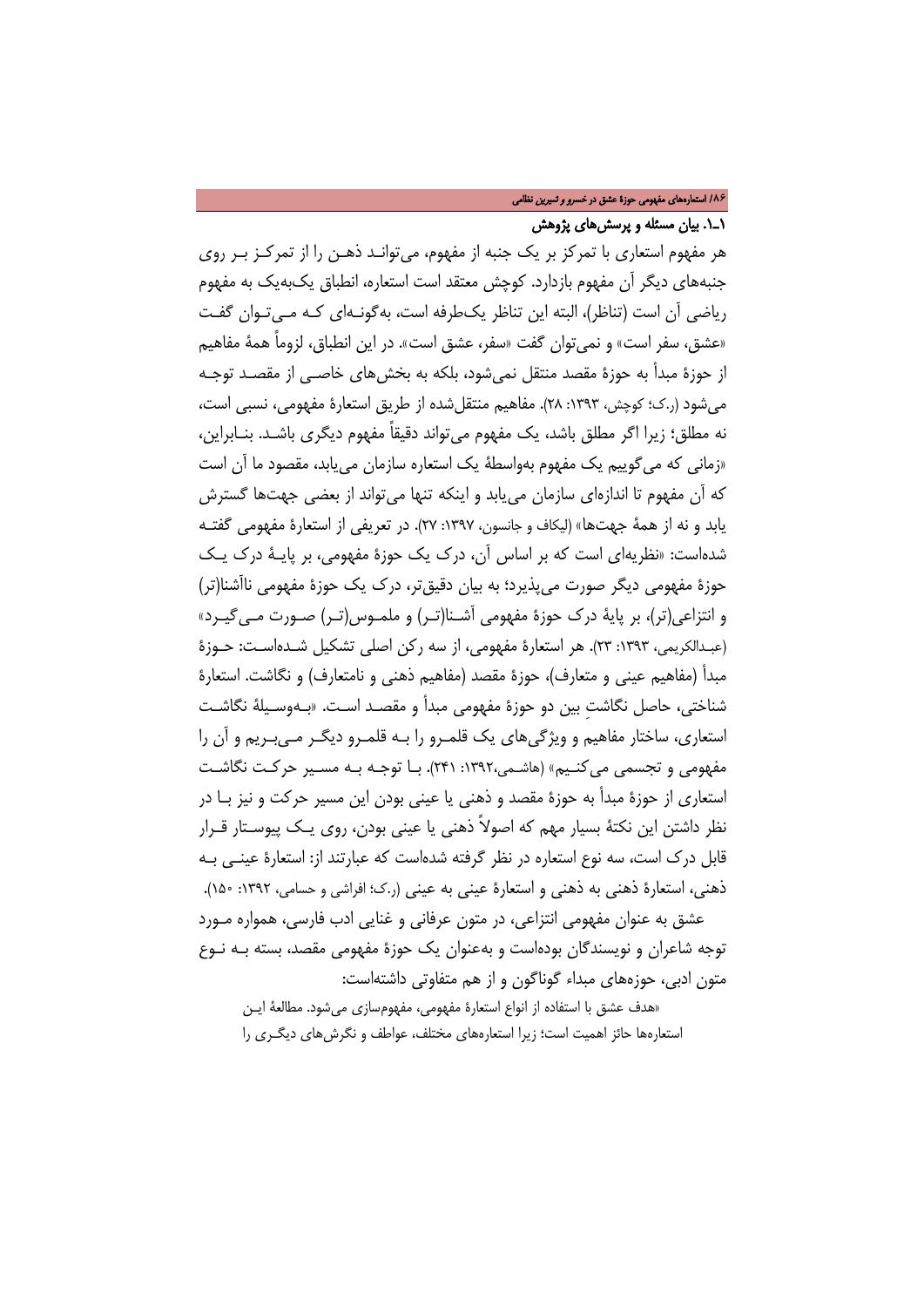ه<br>بروب**شامه تقداد بې وبلاغت** سال ۱۰، شمارۀ ۲، تابستان ۸۷/۱۴۰۰<br>په

که در نوع آرمانی عشق و از آن جـدا ییناپـذیر مـ ییـابیم ، آشـ کار مـ یکنـد » (کـوچش، 1986م:. 67).

عشق از اصلیترین مفاهیم در متون غنایی است و مفاهیم مرتبط با آن نیز مانند غـم، اندوه، وصل و فراق چون اموری انتزاعی هستند، برای ملموستر شدن در قالـب تشـبیه و استعاره بیان میشوند. دو جلوه برای عشق در ادبیات منظوم فارسی ذکر میکنند: نخست، عشقِ انسانی است که از مثنویهای شعرایی چون رودکی و عنصری آغاز مـی شـود و در مثنویهای نظامی به اوج خود میرسد و آثار بزرگ و بنامی میآفریند که از جملـۀ آنهـا میتوان به خسرو و شیرین و لیلی و مجنون اشاره کرد. دوم، عشق الهی یا عرفانی که در مثنویهای سنایی و عطار میدرخشد و اوج تعالی آن را در غزلیات مولانا شـاهد هسـتیم (ر.ک؛ خرمشاهی،1373، ج :2 1167). نظامی شاعر پارسیگوی سدۀ ششم هجری که بهعنوان پیشوای داستانسرایی در ادب پارسی شناخته شدهاست، طرز غریبی در شاعری داشت. هم اندیشهاش تازگی داشت، هم زبانش زیبایی خاصی. کاربرد پـی درپـی و پیوسـتۀ اسـتعاره، سخنش را ملالانگیز نمیکند و در شیوۀ سخن، به چنان زبان متعادلی دسـت یافتـه کـه غریب بودن طرز بیانش، موجب نامأنوس بودنش نشدهاست (ر.ک؛ زریـن کـوب ، :1386 225). بهسبب همین تازگی در بیان، گرایش او به استعاره بیشتر از تشبیه و بـه تشـبیه بیشـتر از توصیفات عادی بود: «وی در انتخاب الفاظ و کلمات مناسب و ابداع مضامین نو و دلپسند، تصویر جزئیات با نیروی تخیل، دقت در توصیف طبیعت و اشـخاص و نیـز بـه کـار بـردن تشبیهات و استعارات مطبوع و نو، در شمار کسانی است که بعد از خود نظیری نیافتهاست» (صفا، ۱۳۶۹: ۸۰۹). از آنجا که بیشتر آثار نظامی در حوزۀ ادب غنایی جای میگیرند، بهطبـع مضامینی عـاطفی و احساسـی دارنـد کـه شـاعر بـا بیـانی اسـتعاری بـه توصـیف آنهـا پرداختهاست. شعر غنایی و مضامین عاشقانه که از قرن چهارم آغاز شده بود، در اواخر قرن ششم و با منظومههای بزمی و غنایی نظامی به حد اعتلای خود رسید. یکی از ایـن آثـار ، مثنوی خسرو و شیرین است که داستان عشق خسرو به شیرین را با بیانی زیبا و دلنشین و البته استعاری بیان میکند. نظامی در داستانهای عاشقانۀ خویش ستایشگر عشق است و سه نوع عشق در منظومههای او دیده می شود: عشق قهرمانانه، عشق انـدوهبـار و عشــق زمینی و غریزی. نظامی در دو نوع اول و دوم، زن را قهرمان داستان قرار میدهد، امـا در نوع سوم که متعلق به جانب حیوانی است، برای زن حرمت قائل شدهاسـت (ر.ک؛ ناصـری، :1392 200). در منظومۀ عاشقانۀ خسرو و شیرین، شـاهد توصـیفاتی بـا بیـانی فـوق العـاده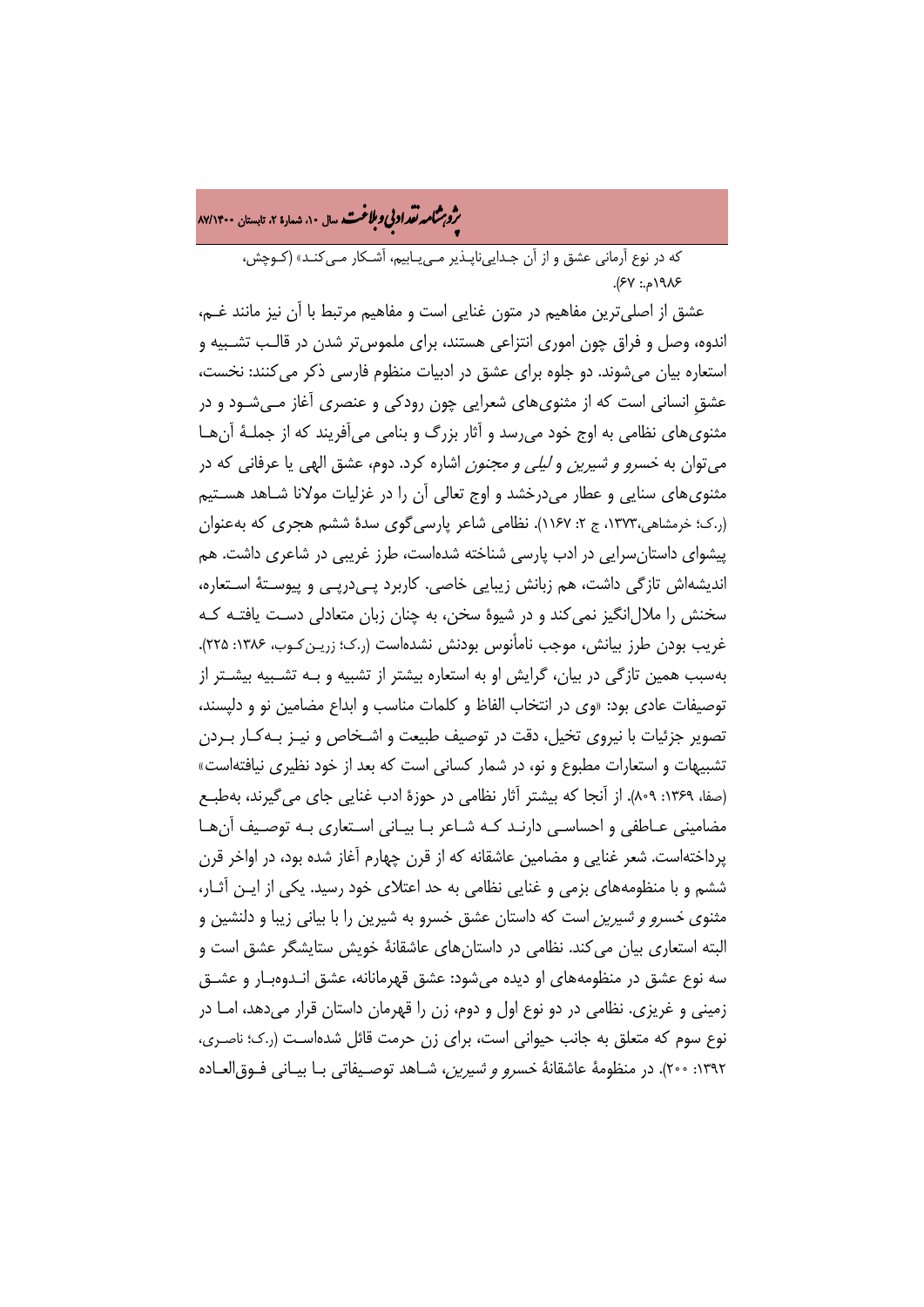#### /**88** استعارههای مفهومی حوزۀ عشق در خسرو و شیرین نظامی

استعاری و ظریف دربارۀ عشق، کشمکشها، صبوری، هجران، آب و تـاب هـا ی وصـال و تداوم عشق پس از وصل هستیم. گاهی مستقیماً خودِ واژۀ عشق به صورت نامنگاشت در نظر گرفته شده و گاهی عشق با وصفهای دیگری همـراه اسـت. در بعضـی مـوارد نیـز توصیفاتی برای عاشق یا معشوق آورده شده که حاوی توصیفی ضمنی دربارۀ عشق است. در این پژوهش، به دنبال یافتن پاسخ این پرسشها هستیم که استعارههای مفهومی حوزۀ عشق در مثنوی خسرو و شیرین چه بازتابی داشتهاند و با توجه به محتـوا و مضـمون آن، چه مفاهیمی بهعنوان حوزۀ مبدأ برای بیان استعارههای مفـاهیم عاشـقانه بـه کـار گرفتـه شدهاست؟

### 1ـ.2 اهداف و ضرورت پژوهش

هدف از این پژوهش، واکاوی و دستیابی به مفاهیم مرتبط به حوزۀ مقصد و نگاشتهـا ی مرکزی در مثنوی خسرو و شیرین و نیز دستیابی به نوع دیدگاه شاعر به مقولۀ عشق، بـر اساس نوع ادبی و زبان این اثر است. این پژوهش میتواند به شناخت جهانبینـی نظـامی در بیان این مفهوم اصلی و زیرمجموعههای آن و در نهایت، احساسات و زبـان او کمـک کند و اینکه شاعر به کدام جنبه از این مفاهیم توجه بیشتری نشان دادهاست.

### 1ـ.3 روش پژوهش

این پژوهش با روش توصیفیـ تحلیلی و بر پایۀ مطالعات کتابخانهای، بـر مبنـای نظریـۀ استعارۀ شناختی لیکاف و جانسون و نگاهی به طبقهبندی جدید افراشی و حسامی (ذهنـی به ذهنی)، به بررسی استعارههای مفهومی حوزۀ عشق در مثنوی خسرو و شیرین نظـامی پرداختهاست؛ بدین صورت که ابتدا کلّ ابیات مثنوی خسرو و شیرین انتخاب و خوانده شد و ابیاتی که واژۀ عشق یا مفاهیم مربوط بـه آن شـامل «عشـق، عاشـق، معشـوق، فـراق، وصال، غم، جفا، صبر، اشک» و... بود، استخراج گردید. سپس بر اساس مفاهیم حوزۀ مبدأ، بهترتیب بسامد، طبقهبندی و تحلیل، و در پایان، نوع نگرش شـاعر بـه موضـوع عشـق و مفاهیم مرتبط به آن بررسی شد.

### 1ـ.4 پیشینۀ پژوهش

با توجه به اینکه در سـال هـا ی اخیـر، نظریـۀ اسـتعارۀ مفهـومی مـورد توجـه بسـیاری از پژوهشگران قرار گرفته، پژوهشهای بسیاری نیز بر پایۀ این نظریه در متون ادبی صورت گرفتهاست؛ مثلا:ً بهنام (1389) کلاناستعارۀ «معرفت، بصری است» را بهعنوان استعارهای موجود در دیوان شمس با قلمرو مبداء نور معرفی و آن را ذیل شش خُرداسـتعاره بررسـی کردهاست. راکعی (1389) دو شعر «سفر ایستگاه» و «همزاد عاشقان جهان» از کتاب دستور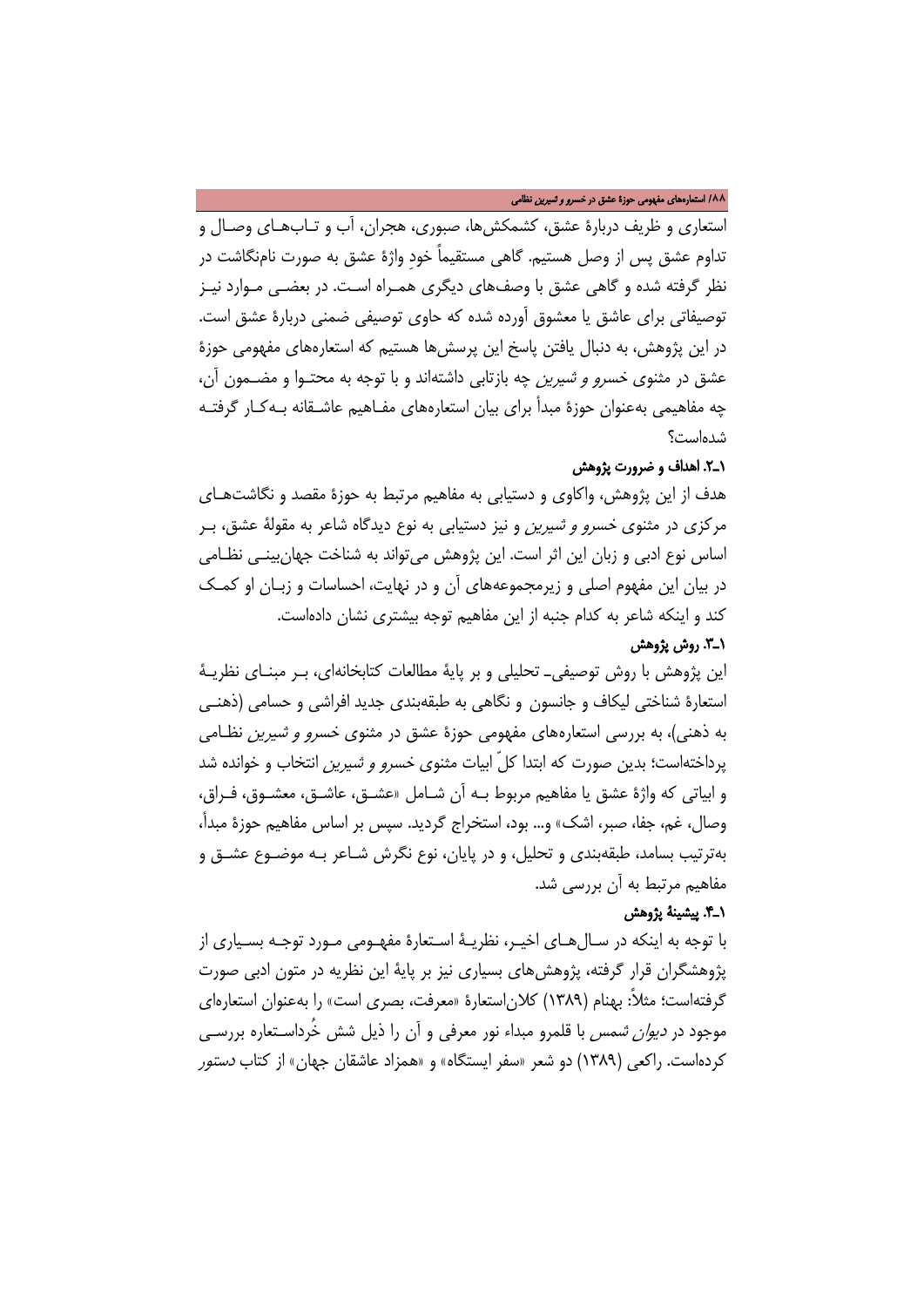# ه<br>بروب**شامه تقداد بې وبلاغت** سال ۱۰، شمارۀ ۲، تابستان ۸۹/۱۴۰۰<br>په

زبان عشق قیصر امینپور را با توجه به استعارههای مفهومی بررسی کردهاست. سـجودی و قنبری (1391) شصت جملۀ دارای استعارۀ مفهومی با قلمرو مقصد زمان را از دَه کتـاب داستان کودک فارسی استخراج کردهاست و از نظر افعـال بـه کاررفتـه در آنهـا بررسـی کردهاند. هاشمی (1392) به شرح نگاشتهای استعاری از محبت در آثـار صـوفیه از قـرن دوم تا ششم هجری پرداختهاست. وی درک صوفیه از محبت در دورۀ مورد بحث را ذیـل کلاناستعارههای «خداوند، سلطان است»، «خداوند، محبوب است»، «تصـوف ، راه اسـت » و «محبت، راه است» تحلیل کردهاست.

پژوهشهای دیگری هم دربارۀ استعارۀ مفهومی عشـق در متـون ادبـی بـدین شـرح صورت گرفتهاست: افراشی و حسامی (1392) به تحلیل اسـتعاره هـا ی مفهـومی در یـک طبقهبندی جدید با تکیه بر نمونههـایی از زبـان هـای فارسـی و اسـپانیایی پرداختـهانـد و دستهبندی جدیدی با عنوان استعارههای عینی به ذهنی، ذهنی به ذهنی و عینی به عینی را ارائه کردهاند. آیاد (1393) به بررسی استعارۀ مفهومی عشق در غزلیات سنایی، عطـار و مولوی پرداختهاست. نتیجۀ این پژوهش نشان می دهد که اسـتعارههـای عشــق در غــزل سنایی حول کلان استعارۀ «عشق، زهد است» شکل گرفتهاند، در غزل عطار استعارههـا ی عشق، حول کلان استعارۀ «عشق، حیرت اسـت » شـکل گرفتـه انـد و در غزلیـات مولانـا کلاناستعارۀ «عشق، وجد است» خُرداستعارههای با قلمرو مقصد عشق را شکل دادهاست. اصغرنژاد (1395) در پایاننامۀ خود، به بررسی الگوهـای شـناختی اسـتعاره هـا ی مفـاهیم عاشقانه در غزلیات و قصاید سعدی پرداختهاسـت . اسـپرهم (1397) بـه بررسـی اسـتعارۀ شناختی عشق در مثنوی مولانا پرداختهاست و استعارههـا را در چهـار گـروه اصـلی قـرار دادهاست: ١. گروهی که تصویری مثبت از عشق ارائه مـی‹هنـد. ۲. آنهـا کـه صـفات و ویژگی های منفی عشق را برجسته می کنند. ۳. استعارههایی که دوجانبه و دوپهلو هسـتند. .4 استعارههایی که از نظر مفهومی خنثی هستند. در پایان، وی به این نتیجه رسیدهاسـت که سوزندگی، مستکنندگی و ذیشعور بودن عشق، بیشتر از سایر جنبههای آن، مـدّ نظـر مولانا بودهاست. ولی زاده و مباشری (۱۳۹۷) به بررسی مفهـومسـازی عشـق در *غزلیـات* شمس و ارتباط آن با مضامین قرآنی از دیدگاه معنیشناسـی پرداختـه انـد و ایـن نکتـه را خاطرنشان کردهاند که در هر دو اثر، استعارۀ کلان «خداوند، معشوق اسـت » وجـود دارد و نوع نگاشتها مشخص میسازد که قرآن تـأثیری عمیـق بـر زبـان مولانـا دارد. عباسـی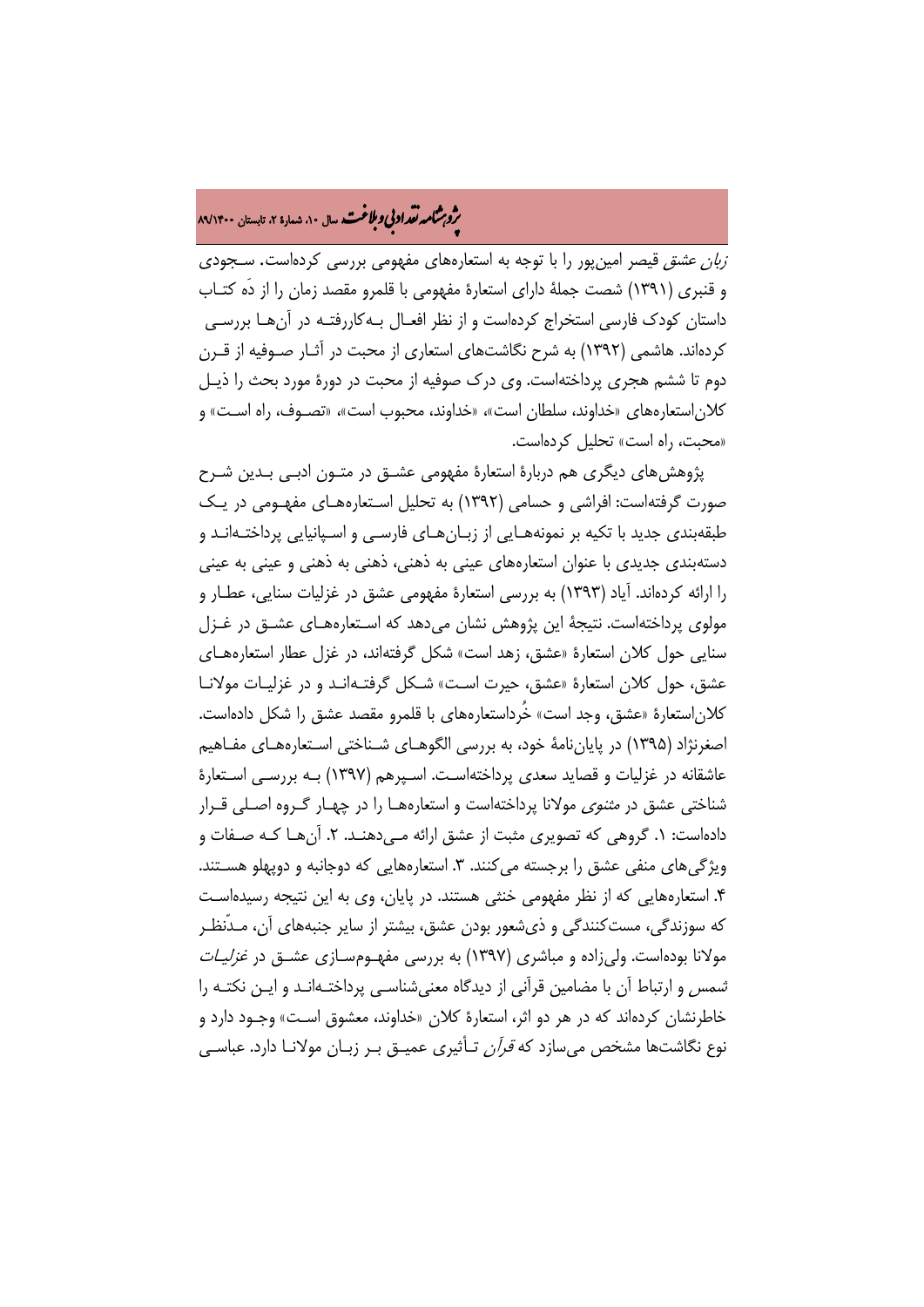#### /**90** استعارههای مفهومی حوزۀ عشق در خسرو و شیرین نظامی

(1397) استعارۀ مفهومی عشق و خوشههای معنایی مـرتبط بـا آن را در تـذکرة الاولیـای عطار، بر اساس دیدگاه جدید افراشی، بررسی کردهاست و استعارههای ذهنی به ذهنـی را مورد واکاوی قرار دادهاست. کریمی و همکاران (1398) به منظور درک بسیاری از نکـات پنهان متن و یافتن برجستهترین مفاهیم فکری شاعر به تحلیـل و بررسـی اسـتعاره هـای مفهومی سیرالعباد پرداختهاست و مهمترین مفاهیم استعاری و کـارکرد شـناختی آنهـا را تحلیل و بارزترین نمودهای این مفاهیم و برجستهترین استعارههای شناختی را شناسـایی نمودهاند.

در این میان، پژوهشی یافت نشد که به بررسی و طبقهبنـدی اسـتعارههـای مفهـومی حوزۀ عشق در مثنوی خسرو و شیرین نظامی پرداخته باشد.

# .2 طبقهبندی و گزارش استعارهها

## 2ـ.1 عشق، غم است

این نگاشت از نظر فراوانی، اولین رتبه را در مثنوی خسرو و شـیرین بـه خـود اختصـاص دادهاست. در این استعاره، شاعر اوضاع و احـوال عاشـق و معشـوق را کـه گرفتـار عشـق هستند، با توصیف اشک ریختن عاشق از دوری و فراق معشوق، کـاربرد واژگـانی ، چـو ن اندوه، غم، محنت و غصه بیان میکند به جای عشق و تعابیر دیگری که نشان از حـالا ت مربوط به غم در وجود عاشق دارد. اگرچه تحمل این غم برای عاشـق تقریبـاً غیـرممکن است، اما اندوهی دلنشین است که عاشق، خود آن را انتخاب کردهاست و هرگونه خـواری و اندوه را در این راه تاب مـ یآورد. عاشـق در همـه حـال، در غـم یـار اسـت و از مـردم رویگردان و تنها چارۀ این غم، صبر و انتظار است. همان گونه که مشخص اسـت، گرچـه ظاهراً این عشق، اندوهبار است، اما مضمون پنهان در آن، بیانگر عشقی شیرین است. 2ـ1ـ.1 توصیف اشک ریختن عاشق

«گهـــی قصـــد نبیـــد خـــام کـــردی گهــی از گریــه مــی در جــام کــردی » (نظامی، :1391 167). «زِ ســنبل کــرد بــر گــل مشــکبیــزی زِ نــرگس بــر ســمن ســیمابریــزی» (همان: 264). 2ـ1ـ.2 کاربرد واژۀ غم یا برابر آن بهجای عشق «غــم خســرو رقیــب خــویش کــرده درِ دل بـــر دو عـــالم پـــیش کـــرده » (همان: 92). «چــرا بایــد کــه چــون مــن ســرو آزاد بُــوَد دربنــدِ محنــت مانــده ناشــاد؟ » (همان: 315).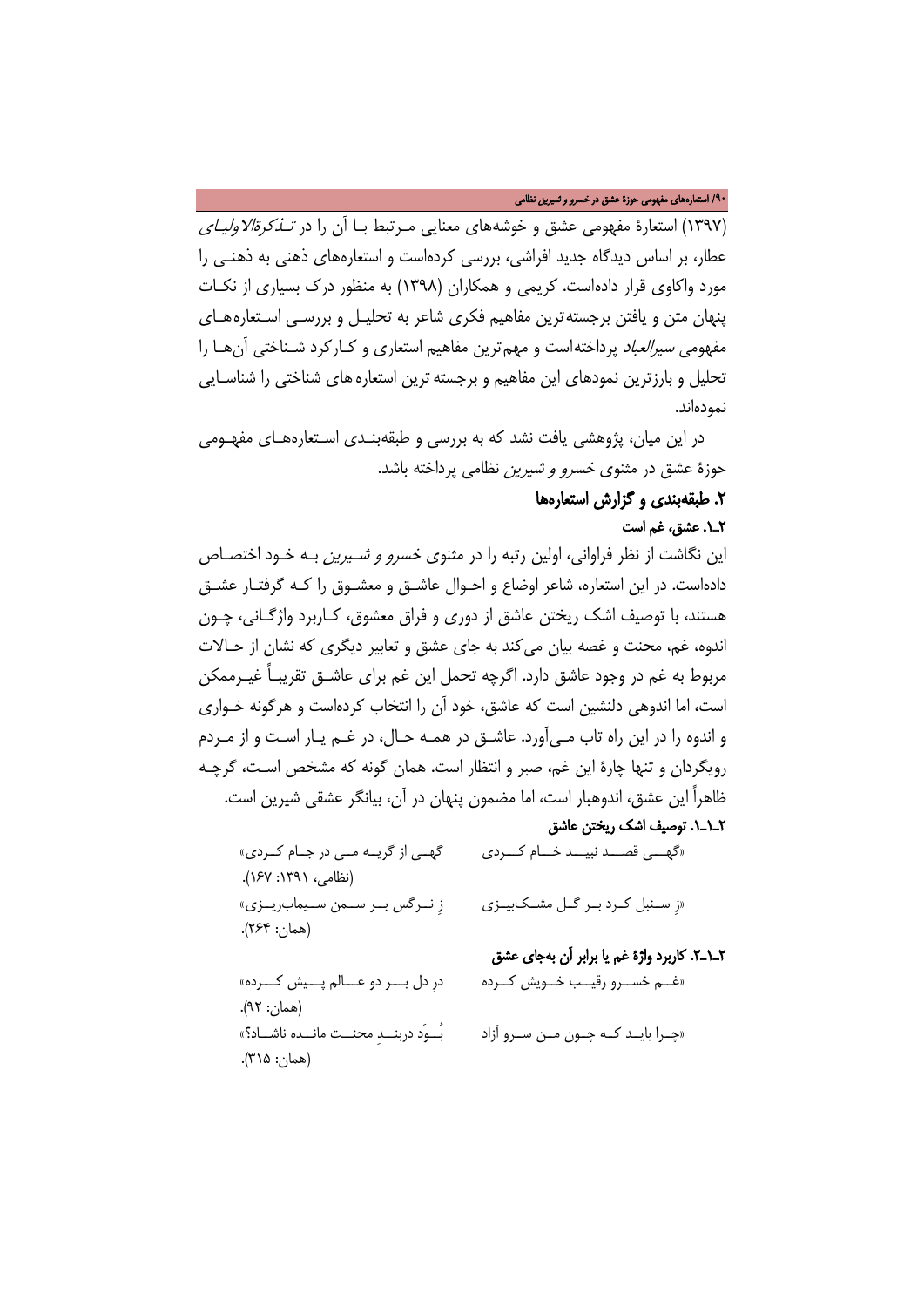ه<br>بروب**شامه تقداد بې وبلاغت** سال ۱۰، شمارۀ ۲، تابستان ۹۱/۱۴۰۰<br>په

(همان: 336).

2ـ1ـ.3 کاربرد دیگر تعابیر مربوط به غم در بیان حال عاشق و دل او

«بــه نومیــدی دل از دلخــواه برداشــت بـــه دارالملـــکِ اَرمـــن راه برداشـــت » (همان: 88). «به زندان مانده چون آهن در این سنگ دل از شادی و دست از دوسـتان تنـگ » (همان: 340).

### 2ـ.2 عشق، نور است

در این استعاره، وجود معشوق چون نوری است که روشناییبخش دل عاشـق و شـب تـار اوست. یار با عبارت «ای ماه» مورد خطـاب قـرار مـ یگیـرد کـه ایـن ، نشـانگر زیبـایی و جلوهگری او مانند ماه است. معشوق مانند چشمۀ نوری است که حتـی خورشـید را هـم از جلوه میاندازد و وجود او عاشق را از نورهای دیگر (شمع، چراغ و...) بینیاز میکند. عاشق چون پروانهای است که به گِرد شمع وجود معشوق میگردد و سوختن او باعث شعلهورتـر شدن آتش عشق میگردد. اشاره به معشوق با واژۀ خورشید در واقع، بیانگر این نکته است که همان گونه که خورشید با تابیدن به سنگ بیارزش، او را تبدیل بـه گـوهر مـ یکنـد ، وجود معشوق نیز به عاشق ارزش و اعتبار میبخشد. این نگاشت با آوردن اسم سرچشـمۀ نور (ماه، خورشید، شمع، چراغ و قمر) در اشاره به معشوق، شکل گرفتهاست: «چو قصد چشـمه کـرد آن چشـمۀ نـور فلـــک را آب در چشـــم آمـــد از دور » (نظامی، :1391 77). «چـو در خـوبی غریـب افتـادی ای مـاه غریبـــــــان را فرومگـــــــذار در راه» (همان: 242). «بــه لابــه گفــت کــای مقصــود جــانم چــــراغ دیــــده و شــــمع روانــــم »

### 2ـ.3 عشق، ب یصبری و ب یقراری است

نگاشتی که در این مفهوم برای عشق بهکـار مـ یرود، بـه دو صـورت اسـت: عشـق هـم میتواند به مفهوم صبر و هم به معنی بیقراری باشد. در بیتهای زیـر ، ایـن دو نگاشـت برای عشق بیان شدهاست. انسان عاشق از شدت بیقراری و بیتابی برای معشوقی که از او دور ماندهاست، سر به کوه و بیابان میگذارد و هیچ جا آرامش ندارد. گـاهی نیـز دیـدن روی معشوق موجب بیقراری و هیجان میشـود . معشـوق بـرای او چـون جـان اسـت و نمیتواند بدون آن آرام و قرار داشته باشد. شکیبایی در هر جایی پسـندیده اسـت ، جـز در عشق؛ زیرا عاشق واقعی تحمل دوری از معشوق را ندارد: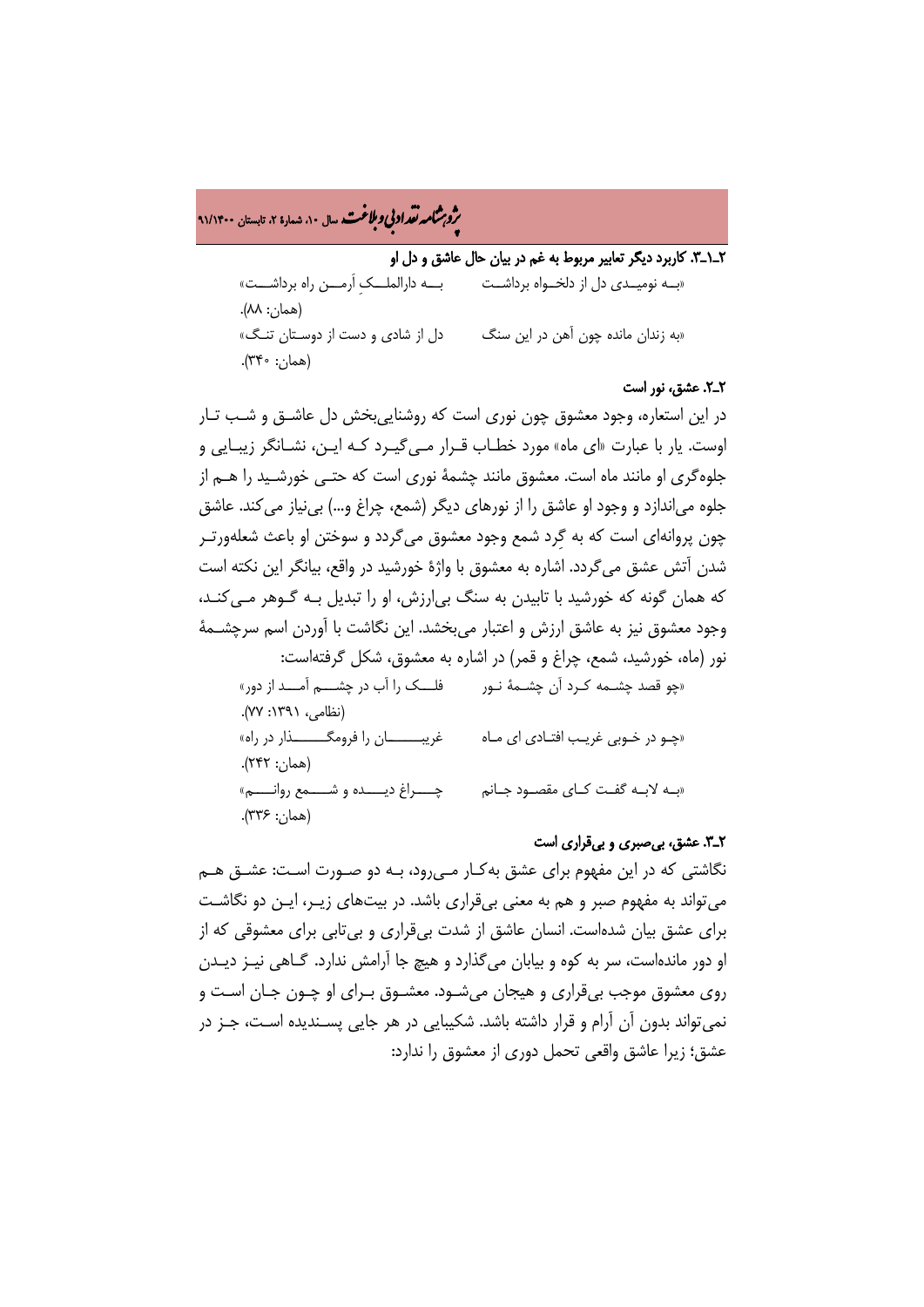/**92** استعارههای مفهومی حوزۀ عشق در خسرو و شیرین نظامی

«چنــین تــا مــدتی در خانــه مــیبــود زِ بــیصــبری دلــش دیوانــه مــیبــود»  $(A \circ : \neg A)$ . «بــه رعنــایی گذشــت از گوشــۀ بــام زِ شــاه آرام شــد چــون شــد دلارام» (همان: 327).

گاهی لازمۀ عشقورزی و عاشق بودن، صبوری است. بـرای حفـظ موقعیـت و فـاش نشدن اسرار و احوال عشق، باید صبر و تحمل کرد؛ زیـرا آشـکار کـردن نـاآرامی ، باعـث رسوایی میشود. امید به وصال موجب تحمل دوری و مشکلات راه عشق است و عاشـق برای همراه شدن دل معشوق با خود، باید انتظار بکشد. این انتظار با دیدن روی معشـوق پایان مییابد و نتیجۀ آن شادمانی است:

«شـکیبایی کـنم چنـدان کـه یـک روز درآیــــد از درِ مهــــر آن دلافــــروز» (همان: 205). «تحمــل را بــه خــود کــن رهنمــونی نـــه چنـــدانی کـــه بـــار آرد زبـــونی » (همان: 343).

### 2ـ.4 عشق، روییدنی است

عشق در این مفهوم مانند دانه و بذری است که در دل انسان میروید و قابل رشد کردن و ثمر دادن است. معشوق همچون درختی است که اگر آن را با عشق بپروری، ثمره و میوۀ آن، وصال است. قامت بلند و زیبای معشوق، مانند سرو، و نیز زیبایی چهرۀ او و خندیدنش چون شکفتن گل است. از آنجا که گل نماد زیبایی است و انسان از دیـدن زیبـایی لـذت میبرد، نگاه کردن به چهرۀ معشوق زیبارو نیز همـین لـذت را بـرای عاشـق بـه ارمغـان میآورد. فراق، سختیها و مشکلاتی که بر سَرِ راه این عشق وجود دارد، ماننـد خارهـایی هستند که مانع از لمس وجود معشوق میشـوند . کـاربرد مفهـوم عشـق بـه عنـوان یـک روییدنی، بیانگر این نکته است که همان طور که روییدن گلها و گیاهان، جهان را زیبا و لذتبخش میکند، عشق نیز دنیا را زیباتر مینماید. نگاشت در قالب کاربرد مفاهیم مرتبط با رویش (گل، سرو، باغ، خار و میوه) در توصیف عاشق و معشوق و نیز ارتباط میان آنها شکل گرفتهاست:

«نظـــر کـــردی ســـوی قصـــر دلارام بـــه زاری گفتـــی ای ســـرو گلنـــدام » (همان: 239). «زِ بــاغِ وصــل پُرگــل کــن کنــارم چـو دانـی کـز فراقـت بـر چـه خـارم » (همان: 153).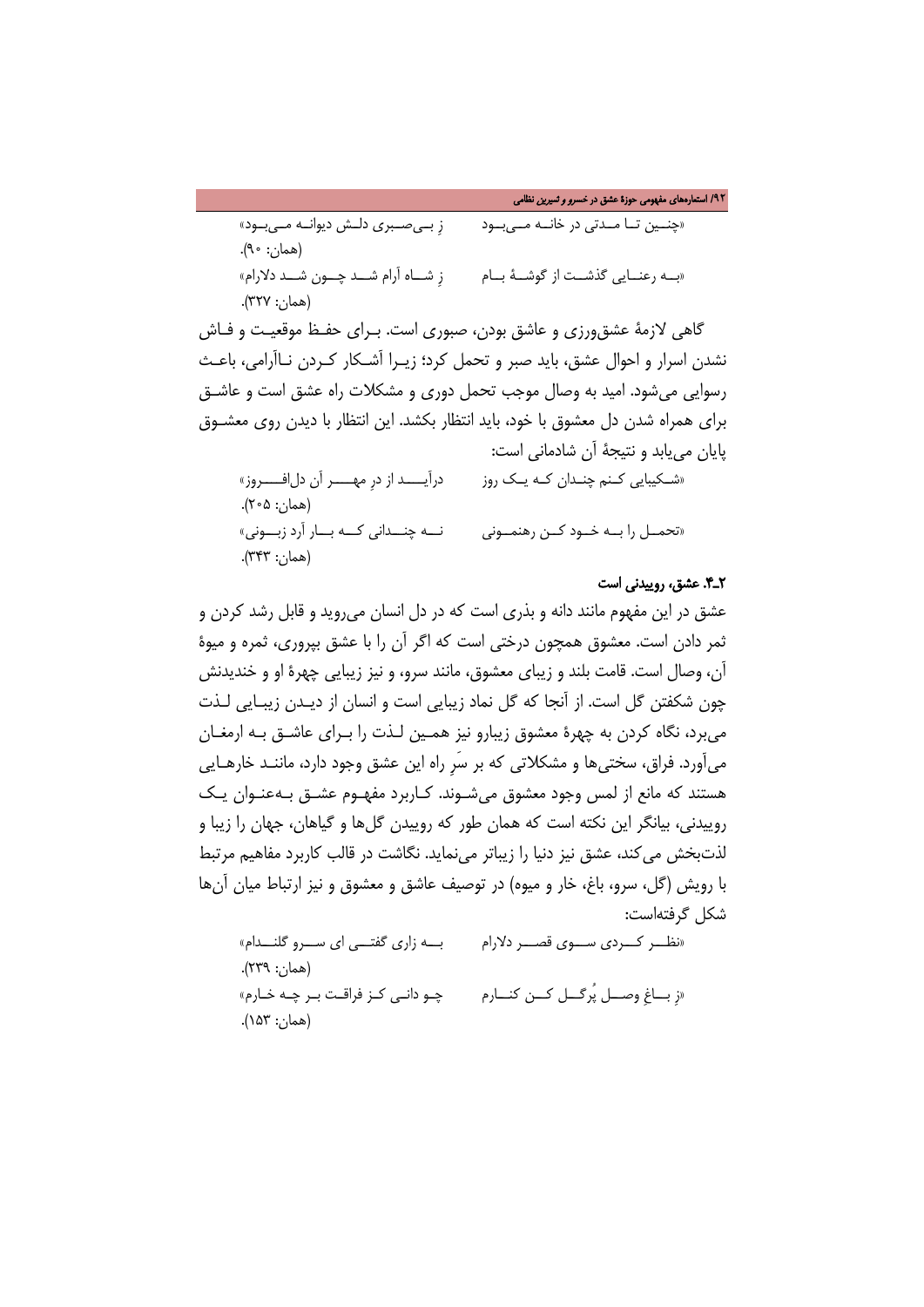# ه<br>بروب**شامه تقداد بې وبلاغت** سال ۱۰، شمارۀ ۲، تابستان ۹۳/۱۴۰۰<br>په

## 2ـ.5 عشق، آتش است

نگاشت مرکزی آتش برای عشق، امری بدیهی است، به این دلیـل کـه آتـش دو مفهـوم دارد: یکی، پاک کردن وجود انسان از آلودگی و دیگری، سوختن وجود او. در عشـق هـای الهی و معنوی، هر دو مفهوم از آن برداشت میشود، اما در عشق زمینـی و انسـانی ، تنهـا جنبۀ سوزانندگی آن لحاظ میشود. عشق همچون آتش، گرمی و هیجان بـرای عاشـق و معشوق به همراه دارد و باعث سوختن وجود عاشق میشـود . عاشـق از سـوختن در ایـن آتش، راضی و خشنود است؛ زیرا از نظر او، این آتش نه تنها موجب هلاک نمیشود، بلکه موجب سلامت است. آتش علاوه بر ویژگیهای مثبتی که دارد، دود هم با آن همراه است که باعث آزار و رنج میشود و در تناسب با عشق، دود همان آه سـوزناک برخاسـته از دل عاشق است که موجب رنج و بیتابی او میشود. این نگاشت بهصورت توصیف عاشـق در آتش عشق، کاربرد واژههای آتش، نار و آذر به جای عشق و نیز توصـیف آتـش افـروزی معشوق نمود پیدا کردهاست:

«مرا این سـوختن سـوری عظـیم اسـت که سوزِ عاشـقان سـوزی سـلیم اسـت » (همان: ۶۱). «بـه صـبری کـاوَرَد فرهنـگ در هـوش نشــاند آن آتــش جوشــنده را جــوش » (همان: 82). «تــو آتــش طبعــی، او عــود بلاکــش بســوزد عــود چــون بِفْــروزد آتــش » (همان: 265).

### 2ـ.6 عشق، اسارت و گرفتاری است

عشق چون دام و بندی است که عاشق را گرفتار و اسیر خود میکند. عاشقی که دامنگیـر و گرفتار در عشق است، در هر حالی، در برابر معشوق کوتاه میآید و تسلیم فرمان اوست. زلف معشوق مانند زنجیری است که عاشق را به اسارت خود درمیآورد و پایبند میکنـد . در بند عشق ماندن و گرفتاری در چاه عشق، سبب تنها ماندن عاشق میشود، اما در عین حال، عاشق از چنین وضعیتی خوشحال است:

«نخســتم بــاده دادی، مســت کــردی بــه مســتی در مــرا پابســت کــردی» (همان: 158). «چـرا نخـل رطـب بـر دل خـورَد خـار؟ مگر کو هـم بـه شـیرین شـد گرفتـار؟ » (همان: 321).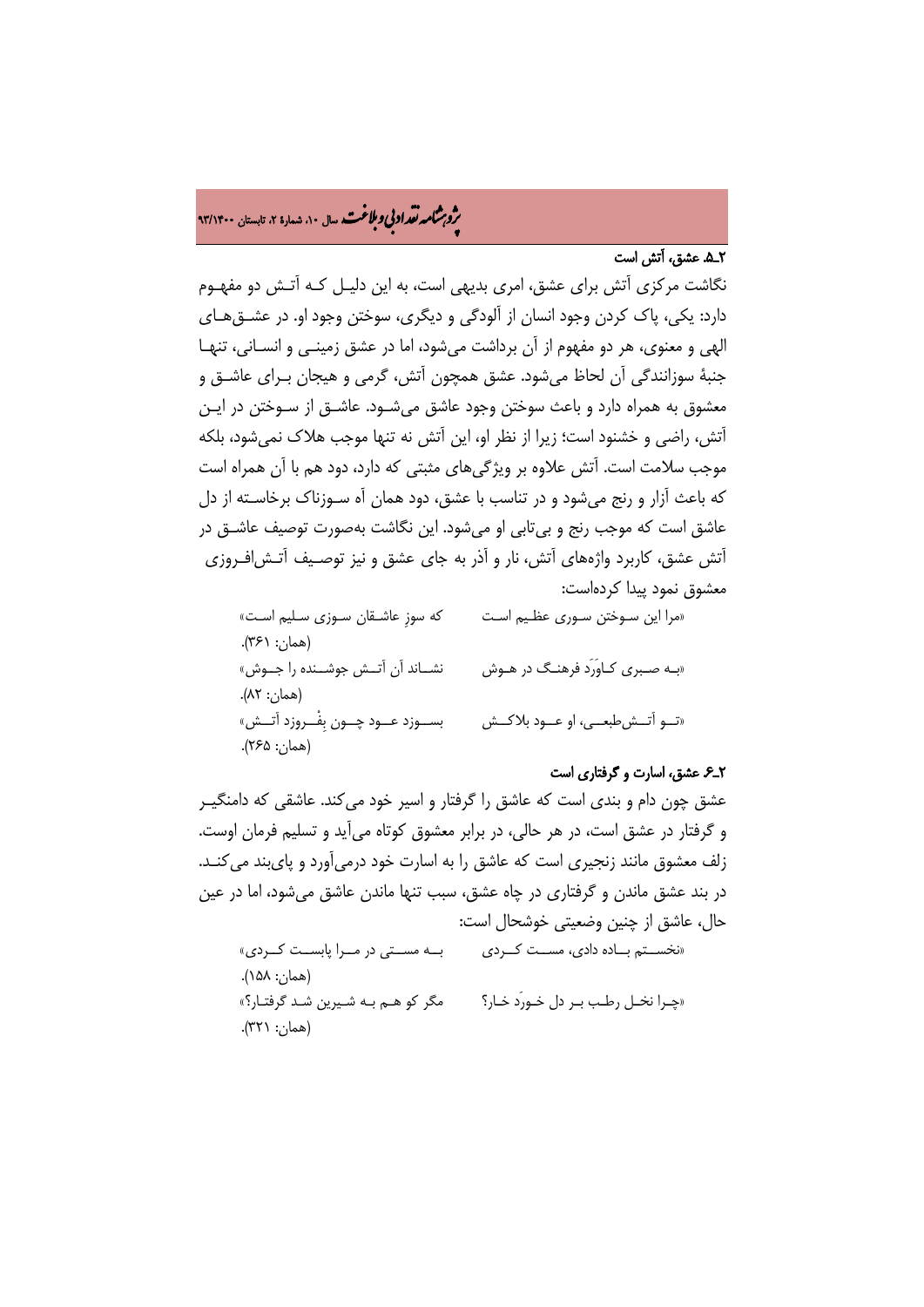/**94** استعارههای مفهومی حوزۀ عشق در خسرو و شیرین نظامی

کلاناستعارۀ «عشق، اسارت است» شامل خُرداستعارۀ «عشق، شکار است» نیز میشود. هم عاشق و هم معشوق، همچون صیدی گرفتار در دام عشق میشـوند . زیبـایی، زلـ ف و اندام معشوق چون رسن و دام است که عاشق را شکار میکند. ایـن نگاشـت بـه صـورت کاربرد واژههای بند، دام یا شَست، با مفاهیم حوزۀ عشق و توصیف عشق به منزلۀ شکار با دیگر تعابیر، نمود پیدا می کند:

«از آن رفـــتن برآســـودند یـــک چنـــد دل شـــیرین فرومانـــده در آن بنـــد » (همان: 72). «گـر ایـن صـاحبجهـان دلـدادۀ تسـت شــکاری بــس شــگرف افتــادۀ تســت» (همان: 119).

### 2ـ.7 عشق، بیماری است

بیتوجهی معشوق به عاشق، باعث رنج و بیماری است. در واقع، عشق بهمثابۀ درد است و تنها معشوق دوای این درد و بیماری است. دوری و بیخبری از معشوق همچـون زخمـی کشندهاست و باعث ناتوانی میشو و گاهی خود عاشق به دلیل عشق زیاد به یارش، سبب این رنج است. همان گونه که بیماری عوارضی دارد، عشق نیز دارای عوارضی است که با دوری از معشوق در بدن ایجاد میشود؛ مانند بیخوابی، بیاشتهایی و نـاتوانی. البتـه ایـن درد، درمان نیز دارد که همانا وصال و دیدار معشوق و همصحبتی با اوست. این مفهوم به سه شکل بیان حالات مربوط به بیماری در وجود عاشق، توصیف آشکار عاشقِ چون بیمار و کاربرد واژۀ درد به جای عشق بیان شدهاست:

| فتـانخيــزان تــر از بيمــارِ خيــزان» | «چــو ديــو از زحمــتِ مــردم گريــزان |
|----------------------------------------|----------------------------------------|
| (همان: ۲۲۲).                           |                                        |
| ببخشـايي بـر ايـن مجـروحِ دلتنـگ»      | «گر از پولاد داری دل، نـه از سـنگ      |
| (همان: ۲۴۳).                           |                                        |
| كه دردى داشت كان درمان پذيرفت»         | «بُــتِ فرمـــانبرش فرمـــان پـــذيرفت |
| (همان: ۳۶۶).                           |                                        |

### 2ـ.8 عشق، دین است

ایـن نگاشـت بـا اسـتفاده از تعـابیر متعلـق بـه حـوزۀ دیـن، از جملـه «قبلـه»، «زکـات»، «سجده کردن»، «حرام» و… برای بیان ارتباط میان عاشق و معشوق شکل گرفتـه|سـت. در این مفهوم، عاشقْ صورت معشوق را چون قبله و محـراب مـی دانـد و در برابـر او سـجده میکند و از عاشق میخواهد که اندکی از زیبایی خود را بهعنوان زکات به او نشان دهـد.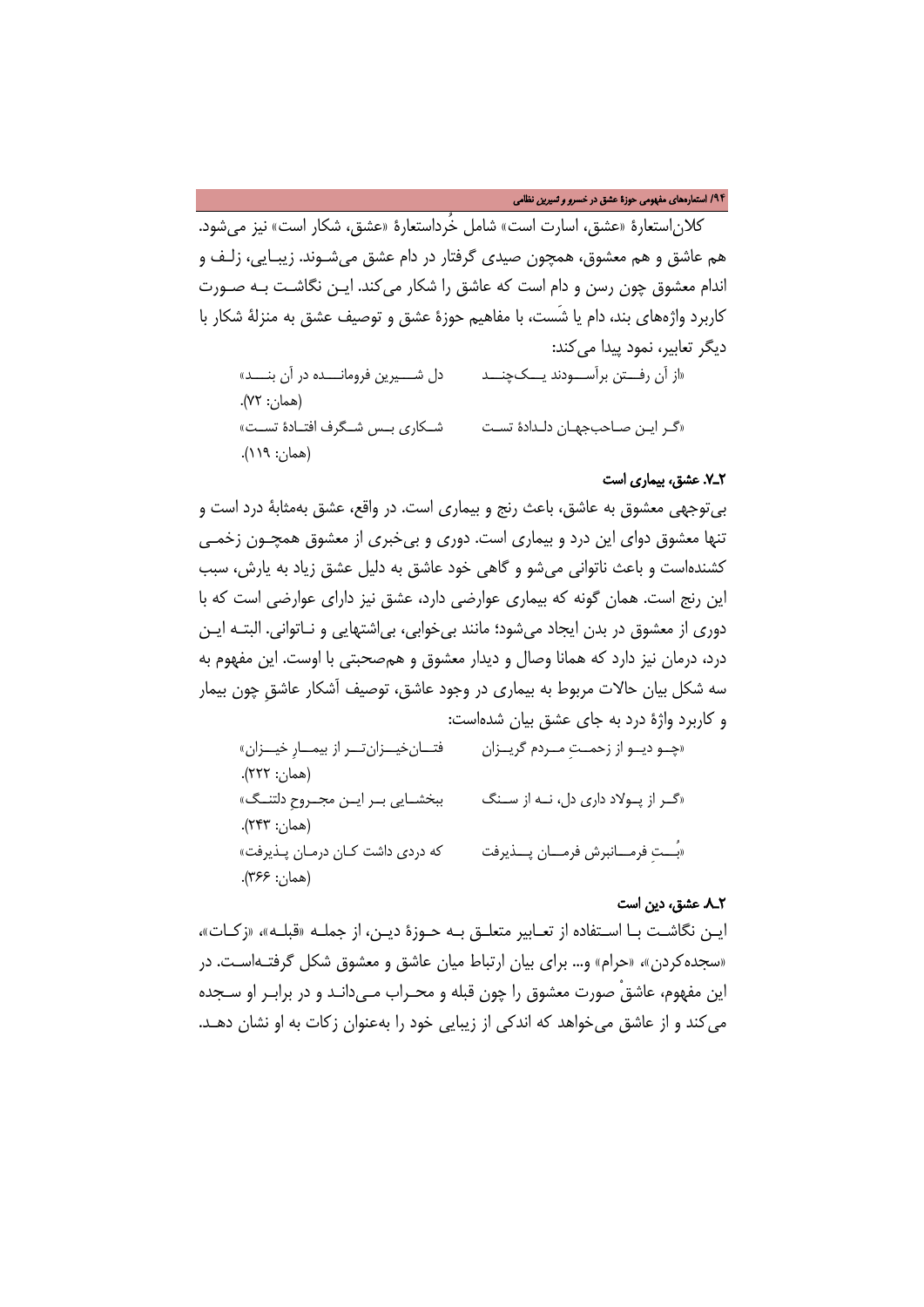# ه<br>بروب**شامه تقداد بې وبلاغت** سال ۱۰، شمارۀ ۲، تابستان ۹۵/۱۴۰۰<br>په

آسوده ماندن در راه عشق و تلاش نکردن برای بهدست آوردن یار، بر عاشق حرام است و دور شدن از او نیز گناهی است که باید به سبب آن، طلب بخشش کرد: «مـزن چنـدین گـره بـر زلـف و خالـت زکــــاتی دِه قضـــــاگردان مالـــــت» (همان: 144). «نــه پــی در جســتجوی کــس فشــردم نه جـز روی تـو کـس را سـجده بـردم » (همان: 322).

مفاهیم مذکور، اگرچه در ظاهر با دین تناسب دارد، ولی در واقع، بهنوعی در تعارض با دین شرعی و عرفی است؛ زیرا در دین، تنها خداوند است کـه بایـد پرسـتیده شـود و دور شدن از او، گناهی است که باید برای آن طلب بخشش کرد. بهکار بردن واژههای «بُت» و «صـنم» در اشـاره بـه معشـوق زیبـارو، خُـرداسـتعارۀ «عشـق، کفـر اسـت» را بـهعنـوان زیرمجموعهای از کلاناستعارۀ «عشق، دین است» بهوجود آوردهاست: «تــرا بایــد شــدن چــون بُــتپرســتان بـهدسـتآوردن آن بُـت را بـه دسـتان» (همان: 55). «چــو از گفــتن فراغــت یافــت شــاپور دَمـش در مـه گرفـت و حیلـه در حـور» (همان: 72).

# 2ـ.9 عشق، دیوانگی و جنون است

در متون ادب فارسی، عشق چه عرفانی و چه انسانی، با جنون و دیوانگی همراه است؛ زیرا تنها در صورت آزاد شدن از قید عقل و هوش است که میتوان دل در گرو معشوق نهاد و خود را به او تسلیم نمود. عشق و دیدن روی معشوق باعث دیوانگی و آشفتگی میشود و این آشفتگی و مدهوشی، موجب بیخبری و بیتوجهی عاشق به اطراف، سرگردانی، از بین رفتن آرامش و ازخودبیخود شدن او میشود. در واقع، موجب میشود که شـخص عاشـق خود را فراموش کند و تنها در فکر معشوق باشد:

«بــه حکــم آنکــه بــس شــوریدهکــارم چــو زلــف خــود دلــی شــوریده دارم » (همان: 68). «چــو مســتی دارم و دیــوانگی هســت حریفـــی نایـــد از دیوانـــۀ مســـت » (همان: 341).

### 2ـ.10 عشق، بردگی و بندگی است

این استعارۀ مفهومی بیانگر تسلیم شدن عاشق در برابـ ر معشـوق اسـت. عاشـق ، مقـام و موقعیت خود را نادیده میگیرد و بندۀ معشوق خود مـ یشـود ؛ زیـرا از نظـر او ، بنـدگی در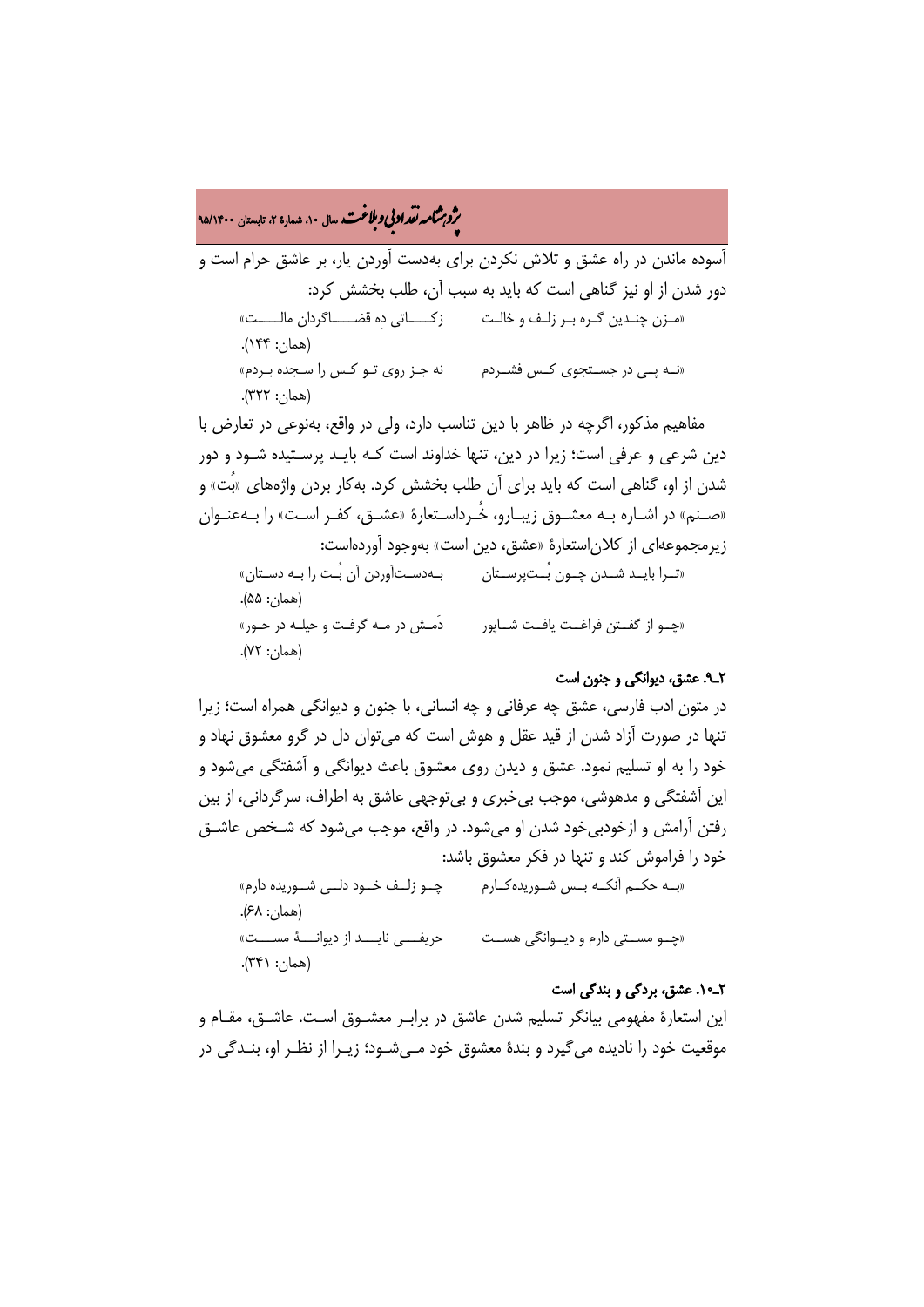/**96** استعارههای مفهومی حوزۀ عشق در خسرو و شیرین نظامی

عشق، همچون پادشاهی ارزشمند است. چون عاشق تحمل دوری از یار را نـدارد، حاضـر است برای در کنار او بودن، بندۀ حلقهبهگوش او شود و اگر معشوق او دستور دهـد، جـا ن خود را فدا میکند. اگر معشوق، خریدار او باشد، خودش را به او میفروشـد و از ایـن کـار راضی و خشنود است. این نگاشت با بهکارگیری واژههای «غلام»، «بنده» و «هندو»، و نیـز بیان بردگی عاشق در مقابل معشوق با عبـارات و ترکیـب هـایی نظیـر «حلقـه بـه گـوش »، «خدمتکار» و «فرمانبر» بیان شدهاست:

«من آن تُرکِ سیهچشـمم بـر ایـن بـام کــه هنــدوی ســپیدت شــد مــرا نــام » (همان: 307). «من آیم خود بـه خـدمت بـر سَـرِ کـاخ زمـین بوسـم بـه نیـروی تـو گســتاخ » (همان: 304).

### 2ـ.11 عشق، جنگ است

این استعارۀ مفهومی با استفاده از نامابزارهای جنگـی و دیگـر تعـابیر مربـوط بـه جنـگ ، همچون میدان نبرد، پیکار، شبیخون زدن و... در توصیف ارتباط عاشق و معشـوق شـکل گرفتهاست. عشق همچون میدان کارزار است و نگاه عاشق و نیز ناز و عتاب معشوق، تیـر انداختن و آغاز جنگ است. عاشق، آماج تیر نگاه معشوق است که با رضایت خود، ایـن را انتخاب کردهاست و در برابر معشوق تسلیم شدهاست. غم عشق و دوری از معشوق، چـون سپاهی است که بر دل عاشق حمله میکند و او را از پای میاندازد: «چــو چشــم تیرگــر جاســوس گشــتم بـــه دکّـــان کمـــانگر برگذشـــتم»

 (همان: 100). «کمنــد زلــف خــود در گــردنم بنــد بـه صـید لاغـر امشـب بـاش خرسـند» (همان: 145).

### 2ـ.12 عشق، راز است

راز، چیزی است که باید در دل نهفته بماند و نمیتوان آن را با هر کسی در میان گذاشت. عشق نیز مانند راز است که بهسبب شرم و کمرویی، امکـان بازگفـت آن بـرای عاشـق و معشوق وجود ندارد و تنها میتوان آن را با افراد محرم در میان گذاشـت. گـاهی از تـرس حسودان و رقیبان، حتی با وجود بیتابی و ناراحتی، صلاح در پنهان کـردن عشـق اسـت . معشوق بهسبب ارزش والایی که دارد، بایـد از چشـم دیگـران پنهـان باشـد. کسـی کـه نمیتواند عشق را مانند راز در پرده نگه دارد، اصلاً نباید عاشق شود: «صواب آن شد که نگشایی به کـس راز کنــی فــردا ســوی نخجیــر پــرواز» (همان: 71).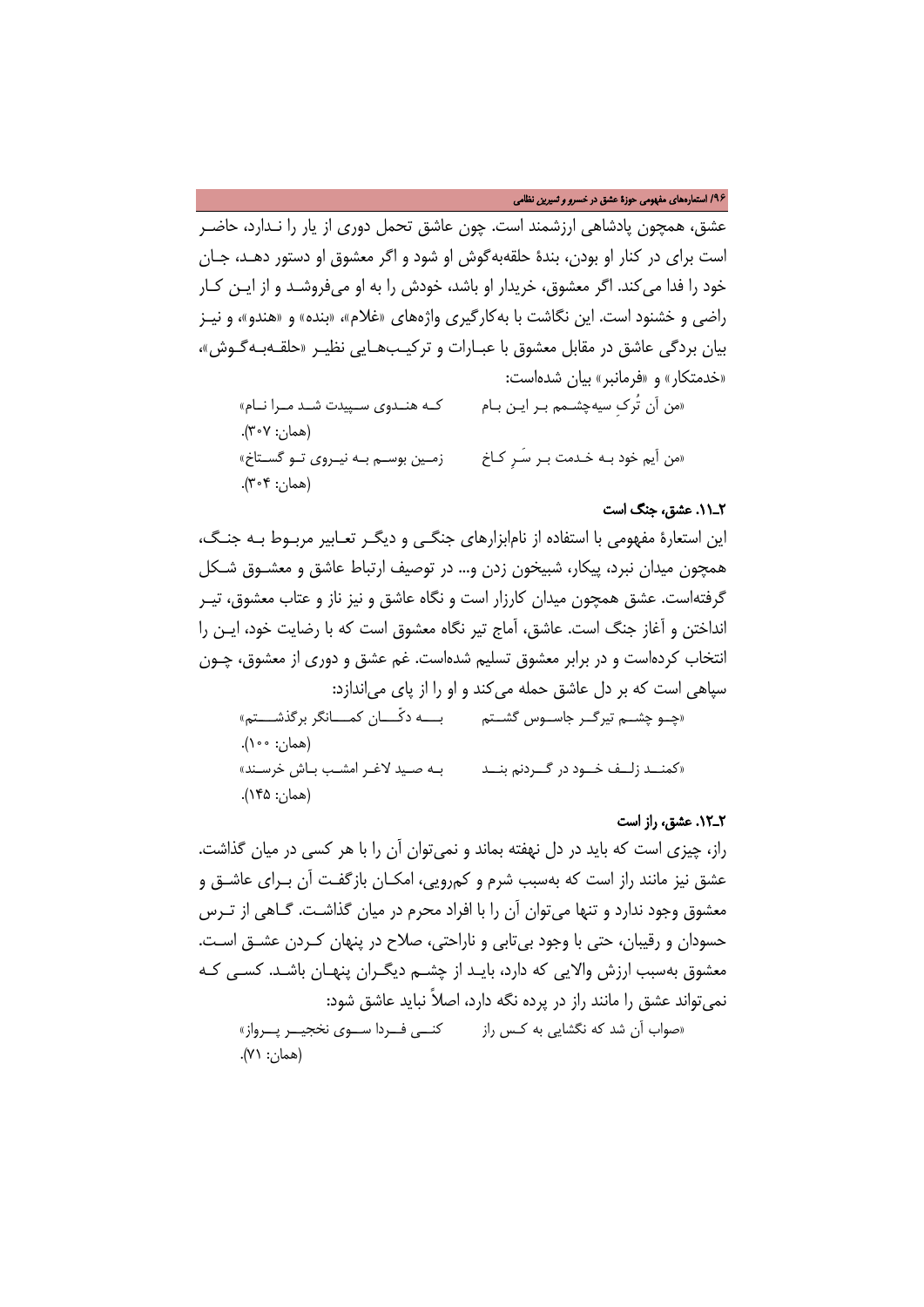ه<br>بروب**شامه تقداد بې وبلاغت** سال ۱۰، شمارۀ ۲، تابستان ۹۷/۱۴۰۰<br>په «دل شـــه چـــارۀ آن غـــم ندانســـت کــه راز خــویش را محــرم ندانســت » (همان: 288).

### 2ـ.13 عشق، سرقت است

با استفاده از صفاتی چون «دلبر»، «دلربا» و «طرّار» در اشاره به معشوق و کاربرد فعل هـای مربوط به حوزۀ سرقت، نگاشتِ «عشق، سرقت است» شکل گرفتهاست. دلبر همچون دزد و راهزنی است که با غمزه و نگاه خویش، یا هر ترفند دیگری، تمام وجـود عاشـق را بـه تاراج میبرد و چیزی برایش باقی نمیگذارد. عاشق از اینکه معشوق دلش را ببَرَد، خرسند است و گمان میکند که این برایش بهتر است؛ زیرا در این صورت، آسوده است؛ نه بار دل را به دوش میکشد و نه غم دلبر را که در دل جای دارد:

«زِ هــر ســو کــرد مرکَــب را روانــه نــه دل دیــد و نــه دلبــر در میانــه» (همان: 84). «چو فرّخ شد بدو هم تخـت و هـم تـاج درآمــد غمــزۀ شـــیرین بـــه تــاراج» (همان: 166).

### 2ـ.14 عشق، وحدت است

وجود معشوق برای عاشق چنان عزیز است که او را بر جان خود ترجیح میدهد و ایـن از عشق زیاد ناشی میشود. عاشق، یارش را از صمیم قلب، «جان» خطاب میکند و هرگز او را آزار نمیدهد، چون برایش بسیار ارزشمند است. شخص عاشق در واقـع ، وجـود خـود را نادیده میگیرد و هرچه میبیند، معشوق است. این استعارۀ مفهومی با کاربرد واژۀ «جـان » در اشاره به معشوق، بیان وحدت میان عاشق و معشوق و نیز توصیف قرار گرفتن معشوق در وجود عاشق بیان میشود: «در آغوشــت کَشَــم چــون آب در میــغ مرا جانی تـو، بـا جـان چـون زنـم تیـغ؟ » (همان: 148). «در ایشان خیره شد هر کس که میتاخت کــه خســرو را زِ شــیرین بازنشــناخت » (همان: 117).

### 2ـ.15 عشق، قتل است

عشق مانند قاتلی است که باعث ریختن خون عاشق مـ یشـود ، امـ ا خـون عاشـق هرگـز پایمال نمیشود و معشوق تاوان آن را پس میدهد. معشوق با دوری و نامهربانی که چون زخمی کُشنده است، کمر به قتل عاشق میبندد. عاشق توقع نـدارد کـه بـا کوچـک تـر ین کاری، مورد سرزنش قرار بگیرد و با وجود تمام سختیهایی کـه کشـیده، معشـوق قصـد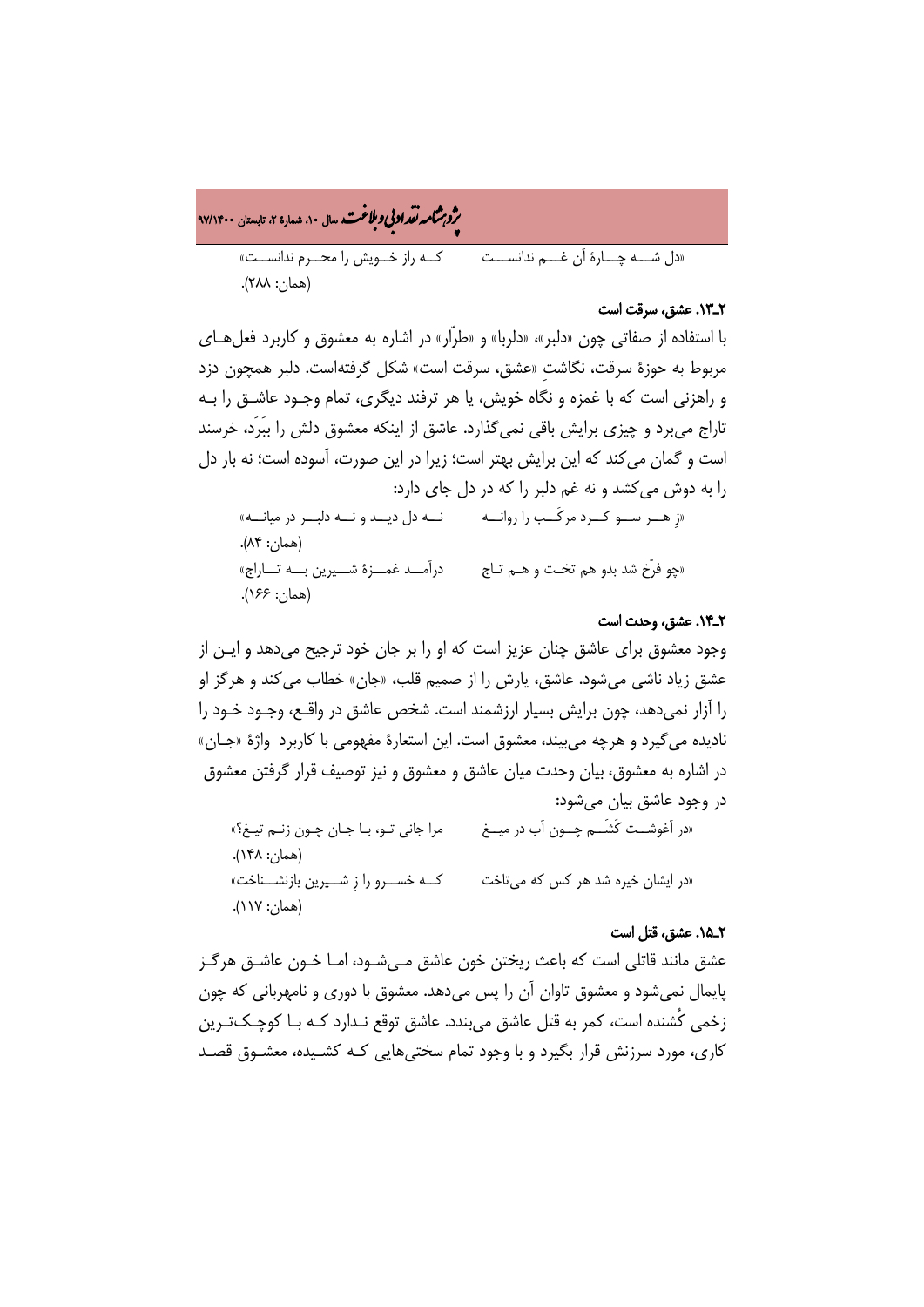/**98** استعارههای مفهومی حوزۀ عشق در خسرو و شیرین نظامی

ریختن خونش را بکند. او آنقدر در عشق ثابتقدم و وفادار است که حتـی اگـر معشـوق قصد کشتنش را داشته باشد، باز عاشق میماند و از مرگ هراسی ندارد: «از آن ترســم کــه فــردا رخ خراشــی که چون مـن عاشـقی را کشـته باشـی » (همان: 148). «تــرا هــم خــون مــن دامــن بگیــرد کــه خــون عاشــقان هرگــز نمیــرد » (همان: 148).

### 2ـ.16 عشق، شراب است

بهکارگیری واژۀ «مست» در اشاره به عاشق و دریافت عشق بـه ماننـد «شـراب »، بـا بیـان مفاهیم دیگر، زیربنای این استعارۀ مفهومی را تشکیل میدهد. عشق مانند شرابی است که عاشق و معشوق را مست میکند و باید این شراب عشق را در جوانی و بهموقع خورد؛ زیرا در کهنسالی بهکار نمیآید و لذتبخش نیست. کسی که دور از عشق است، همچـون آدم مخمور، بیحوصله و کسل است. دیدن روی معشوق و لطف او، باعث رفـع ایـن خمـاری میشود و عاشق را مستتر می کند. این مستی از آن نظر که مـرتبط بـا معشـوق اسـت و باعث هیجان و جوشوخروش میشود، خوب است، اما از آن رو که ارادۀ انسان را سُسـت میکند و در دین مذموم است، دارای بُعد منفی است: «دو یــار از عشـق خـود مخمـور مانــده بــه عشــق انــدر زِ یــاران دور مانــده » (همان: 116). «به هـر دیـداری از وی مسـت مـیشـد به هر جامی که خورد، از دست میشـد» (همان: 60).

### 2ـ.17 عشق، شادی و نشاط است

هرچند عشق بیشتر باعث اندوه و غم میشود، اما گاهی شادیآفرین و لذتبخـش اسـت. رسیدن عاشق و معشوق به هم و کنار هم بودنشان، لذت و شادی این عشـق را چنـدبرابر میکند و این شادی، نیرویی دارد که هر کار غیرممکنی را ممکن میسازد. عاشـق حتـی اگر از معشوق خود دور باشد، یاد و خیال یار و رسیدن خبری از او برایش شادیآور است: «شـــب وصـــلت لبـــی پُرخنـــده دارم چـــــراغ آشــــــنایی زنـــــده دارم» (همان: 149). «از آن پــس کــار خســرو خرّمــی بــ ود زِ دولــت بــر مــرادش همــدمی بــود » (همان: 394).

### 2ـ.18 عشق، فریب است

معشوق با جلوهگری، رفتارها و حرکاتی که مخصوص خود اوست، عاشق را فریفتـۀ خـود کرده، دل او را میبرد. عاشق بر این باور است که معشوق از راه فریب میخواهد دل او را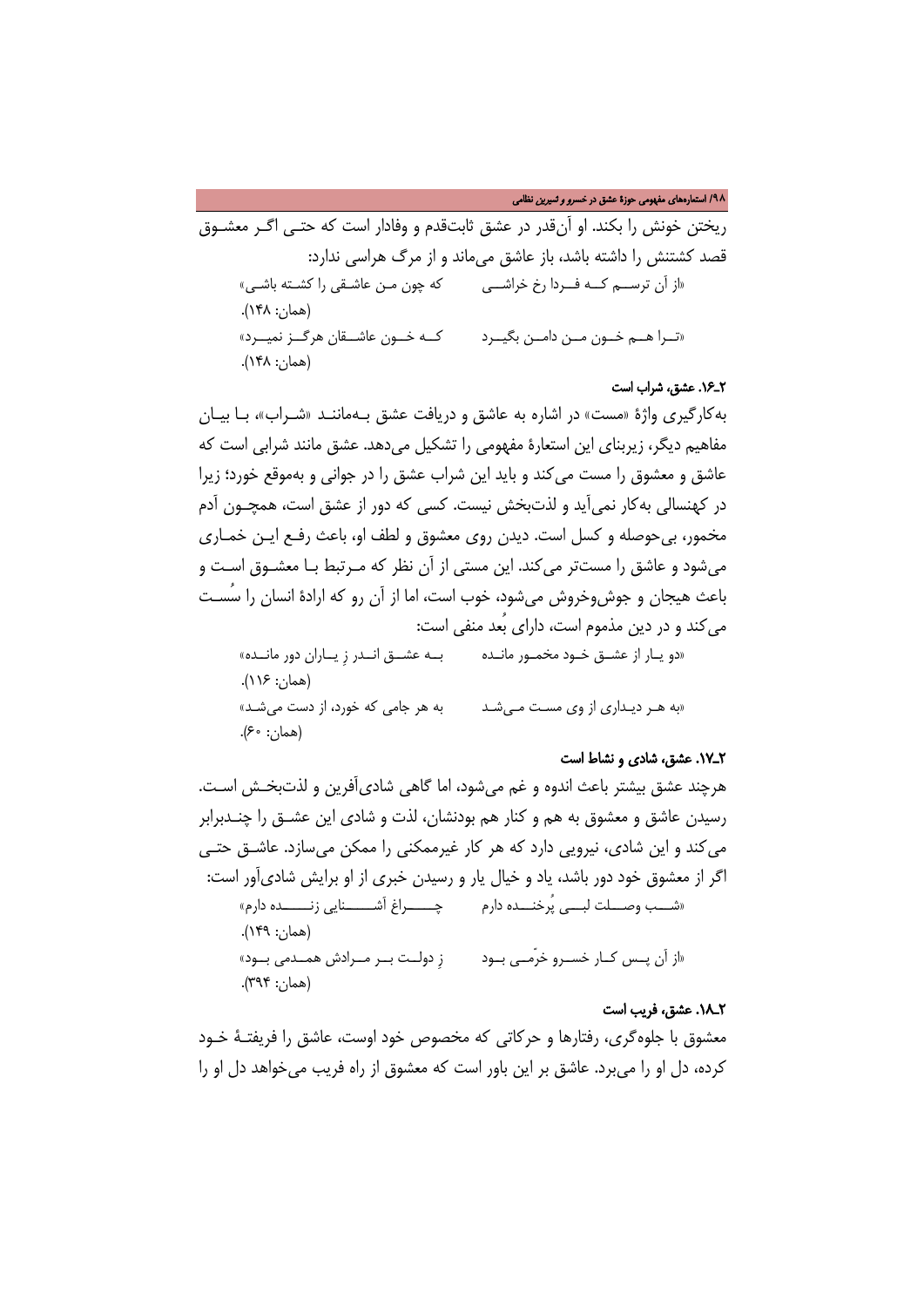# ه<br>بروب**شامه تقداد بې وبلاغت** سال ۱۰، شمارۀ ۲، تابستان ۹۹/۱۴۰۰<br>په

بهدست آورد، ولی او فریب این دوست داشتن ظاهری و زبانی را نمیخورد. ایـن فـریفتن دوسویه است؛ یعنی عاشق و معشوق، هر دو قصد فریفتن یکدیگر را دارند و گاهی آگاهانه فریب عشق یکدیگر را میخورند. معشوق انتظار دارد که حتـی اگـر عاشـق او را دوسـت ندارد، وانمود کند که او را دوست دارد و فریبش دهد. در واقع، این نگاشت به نوعی بیانگر عدم ارادۀ عاشق در برابر خواستۀ معشوق است، تا جایی که بهراحتی فریفتۀ او میشود: «ولـــیکن گرچـــه بینـــی ناشـــکیبش نبیـــنم گـــوش داری بـــر فـــریبش » (همان: 119). «اگرچــه نــار ســیمین گشــت ســیبم همــان عاشــقکــش عاقــلفــریبم»

(همان: 317).

جدول تعداد و درصد کاربرد نگاشتها

| درصد                          | تعداد | نكاشت                  | درصد                     | تعداد | نكاشت            |  |
|-------------------------------|-------|------------------------|--------------------------|-------|------------------|--|
| $\mathbf{r}/\mathbf{v}$ 9     | ۲۸    | عشق، بردگی و بندگی است | 18188                    | ۱۲۳   | عشق، غم است      |  |
| ۳/۶۵                          | ۲۷    | عشق، جنگ است           | 11/98                    | ᄊ     | عشق، نور است     |  |
| $Y/A\lambda$                  | ۲۲    | عشق، راز است           | $\lambda$ / $\epsilon$   | ۶۴    | عشق، بيقراري است |  |
| $Y/A\lambda$                  | ۲۲    | عشق، سرقت است          | <b>Y/YY</b>              | ۵٧    | عشق، روييدني است |  |
| $Y/A\lambda$                  | ۲۲    | عشق، وحدت است          | Y/Y                      | ۵۴    | عشق، آتش است     |  |
| Y/Y                           | ۲۰    | عشق، قتل است           | 5/09                     | ۴۵    | عشق، اسارت است   |  |
| $Y/\mathfrak{r} \mathfrak{r}$ | ۱۸    | عشق، شراب است          | $\Delta/\lambda\Upsilon$ | ۴۳    | عشق، بیماری است  |  |
| $\mathbf{Y}/\mathbf{Y}$       | ۱۸    | عشق، شادی و نشاط است   | $\Delta/\Delta\Delta$    | ۴۱    | عشق، دین است     |  |
| $Y/\sqrt{2}$                  | ۱۶    | عشق فريب است           | ۶/۰۶                     | ۳۰    | عشق، دیوانگی است |  |
| $\lambda$                     | ۷۳۸   | جمع کل                 |                          |       |                  |  |



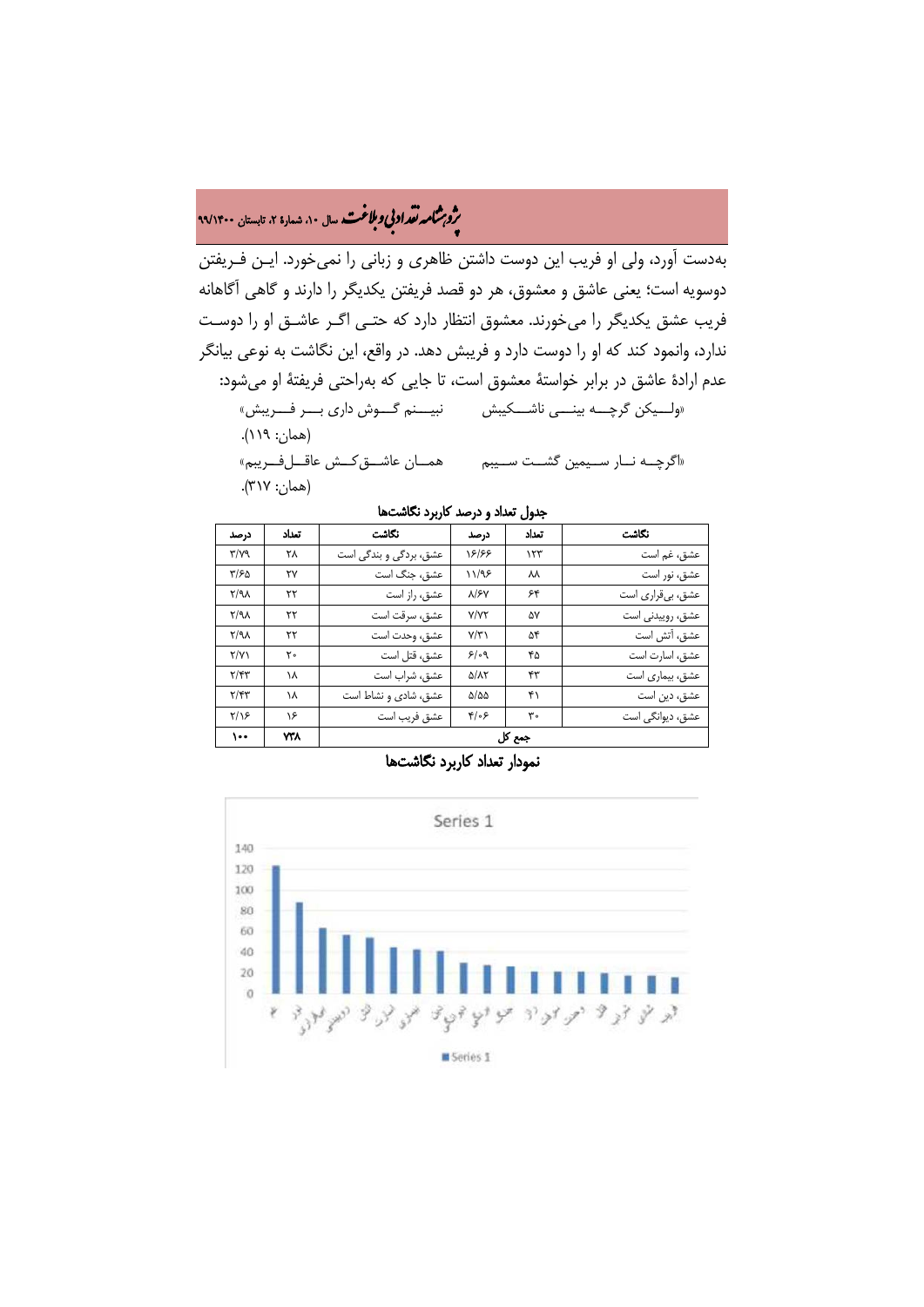### .3 نتیجه

یکی از مفاهیم انتزاعی و مورد توجه نظامی در مثنوی خسرو و شـیرین ، عشـق اسـت. از آنجا که نظامی استاد بیبدیل استعاره است و اغلب مفاهیم مورد نظر خـویش را در قالـب نظام استعاری بیان میکند، عشق و دیگر مفاهیم مربوط به آن از جمله عاشـق، معشـوق، وصال، هجران و... در شعر او به صورت استعاری بیان شدهاند. در پژوهش حاضر، مفـاهیم مذکور را در چارچوب نظریۀ استعارۀ مفهومی لیکاف و جانسون و نیز نگاهی به طبقهبندی جدید افراشی و حسامی با عنوان استعارۀ ذهنی به ذهنی بررسی کردیم. عشقی که نظامی در این داستان از آن سخن میگوید، عشقی است که در هـر دو طـرف، شـور و هیجـانی یکسان میآفریند و در نتیجه، هر دو به یکدیگر دل مـ یبازنـد و در فـراق هـم بـ یتـابی میکنند؛ یعنی عاشق، معشوق میشـود و معشـوق عاشـق. اگرچـه در نظـر عامـۀ مـردم ، داستانهای غنایی حاکی از عشقی مجازی و هوسآلود است، ماجرای این عشـق، بیـانگر عشقی واقعی و پاک است که عاشق و معشوق برای نیفتادن در دام گناه و هوس، حاضـر هستند فراق و غم حاصل از آن را به جان بخرند.

با بررسی مفاهیم حوزۀ عشق بر پایۀ نظریۀ استعارۀ مفهومی، هجده نگاشت بـا حـوزۀ مقصد عشق در قالب 738 مورد، دستهبندی و تحلیل شـد. ایـن نگاشـت هـا در دو گـروه دستهبندی میشوند: گروه اول، استعارههایی که رویکردی مثبت نسبت بـه عشـق دارنـد؛ مانند نور، دین، شادی و نشاط و وحدت. گروه دوم، استعارههایی که رویکـردی منفـی بـه عشق دارند؛ مانند غم، قتل، بیقراری، بیماری، دیوانگی، جنگ و... . در نگاشـتِ «عشـق ، دین است»، اگرچه عشق با امری مقدس پیوند خوردهاست و در آفرینش آن از تعابیر متعلق به حوزۀ دین استفاده شده، اما جایی که معشوق مورد پرستش قرار میگیرد و دور شدن از او گناه محسوب میشود، عشق در تعارض با دیـن معمـول و متعـارف قـرار مـ یگیـرد و خُرداستعارۀ «عشق، کفر است» شکل میگیرد. بنـابراین ، مـ یتـوان گفـت عشـق در ایـن نگاشت، بیانی دووجهی دارد. در استعارۀ مفهومی «عشق، غم است» اگرچه این غم بسـیار جانکاه است و تحمل آن برای عاشق تقریباً غیرممکن، اما اندوهی دلنشین است که خـودِ عاشق آن را انتخاب میکند و با عشق، این غم را به جان میخرد و هـر گونـه خـواری و اندوه را در این راه تاب میآورد. در نگاشتِ «عشق، آتـش اسـت »، آتـش دو مفهـوم دارد: یکی، پاک کردن وجود انسان از آلودگی و دیگری، سوختن وجود او. در اینجا، تنهـا جنبـۀ سوزانندگی آن لحاظ میشود و عاشق از سوختن در این آتش راضی و خشنود است؛ زیـرا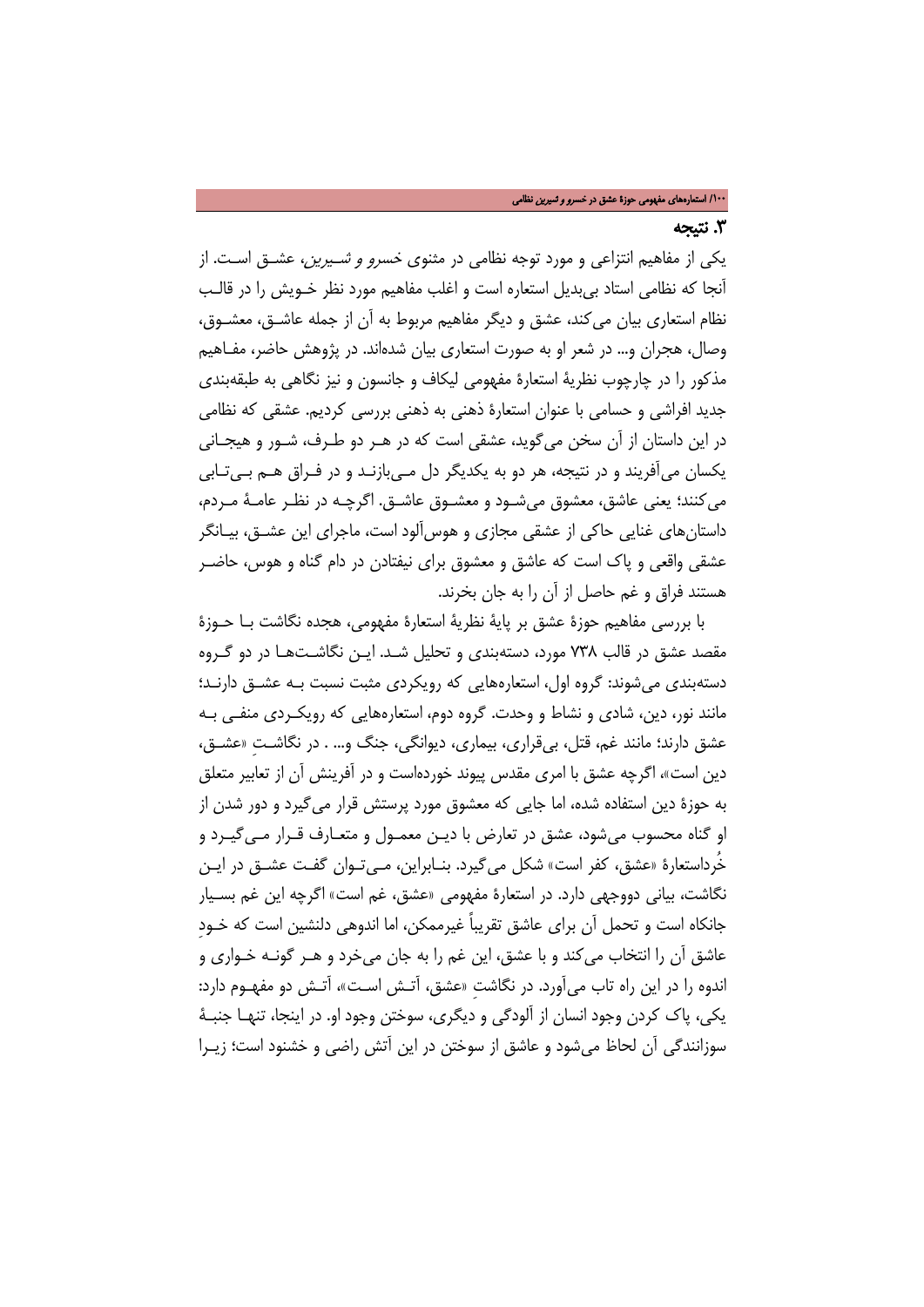# ه مشا**مه تقراد بي و بلاغت.** سال ۱۰، شمارۀ ۲، تابستان ۱۰۱/۱۴۰۰<br>په

از نظر او، این آتش نه تنها موجب هلاک نمیشود، بلکه موجب سلامت اسـت. مـ یتـوان چنین بیان کرد که نگاشتهای ذکرشده، دووجهی هستند و دو مفهـوم از آنهـا اسـتنباط میشود. در نگاه اول، یک مفهوم دارند، اما در پسِ آنها، مفاهیم دیگری نیز نهفته اسـت. چون این داستان بیانگر رویدادی عاشقانه و احساسی است، دربردارنـدۀ مشـکلاتی در راه این عشق هم هست و عاشق و معشوق در این گیرودار، دچار رنج و عذاب مـی شـوند. بـه همین دلیل، اغلب نگاشتهای شکلگرفته در داستان، رویکردی منفی دارنـد و آنجـا کـه این عشق به وصال میانجامد و موجب شادی و نشاط میشود، رویکرد، مثبت میشود. بر پایۀ نتایج بهدستآمده، بیشتر نگاشتها، ذهنی به عینی هستند و در بعضی موارد، از امـور ذهنی ملموستر برای بیان عشق استفاده شدهاست و نگاشتِ «عشق، غم اسـت »، بـا 123 مورد و نگاشتِ «عشق، فریب است» با 16 مورد، بهترتیب بیشترین و کمترین بسـامد را در خسرو و شیرین به خود اختصاص دادهاند.

### منابع

آیاد، مریم (1393)، استعارۀ مفهومی عشق در غزلیات سنایی، عطار و مولانا، رسالۀ دکتری بـه راهنمـایی سید مهدی زرقانی، مشهد، دانشگاه فردوسی. ارسطو (۱۳۴۳)، *فنَ شعر*، ترجمۀ عبدالحسین زرین کوب، چ ۲، تهران، بنگاه ترجمه و نشر کتاب. اسپرهم، داوود و سمیه تصدیقی (1397)، «استعارۀ شناختی عشق در مثنوی مولانا»، متنپژوهی ادبی، ش ،76 صص 87ـ.114 اصغرنژاد فرید، مرضیه (۱۳۹۳)، *الگوهای شناختی اسـتعارههـای مفـاهیم عاشـقانه در غزلیـات و قصـاید* سعدی، رسالۀ دکتری به راهنمایی نسرین فقیه ملکمرزبان، تهران، دانشگاه الزهرا. افراشی، آزیتا و تورج حسامی (1392)، «تحلیل استعارههای مفهومی در یک طبقهبندی جدید با تکیـه بـر نمونههایی از زبانهای فارسی و اسپانیایی»، *نشریۀ پژوهشهای زبان شناسی تطبیقـی،* ش ۵، صـص 141ـ.165 بهنام، مینا (۱۳۸۹)، «استعارۀ مفهومی نور در دیوان شمس»، *فصلنامۀ نقد ادبی،* ش ۱۰، صص ۹۱ـ۱۱۴.

خرمشاهی، بهاءالدّین (۱۳۷۳)، ح*افظنامه*، تهران، علمی و فرهنگی. راکعی، فاطمه (۱۳۸۳)، «نگاهی نو بـه اسـتعاره، تحلیـل اسـتعاره در شـعر قیصـر امـینپـور»، *فصـلنامۀ* 

پژوهش های ادبی، ش ۲۶، صص ۷۷ـ۹۹.

زرین کوب، عبدالحسین (۱۳۸۶)، *پیر گنجه در جستجوی ناکجاآباد*، چ ۷، تهران، سخن. سجودی، فرزان و زهرا قنبری (1391)، «بررسی معناشناختی استعارۀ زمان در داستانهای کودک به زبان فارسی (گروههای سنّی الف، ب، ج)»، *فصلنامۀ نقد ادبی،* ش ۱۹، صص ۱۳۵ـ-۱۵۶. صفا، ذبیحالله (۱۳۶۹)، ت*اریخ ادبیات در ایران، ج* ۲، چ ۱۰، تهران، فردوس.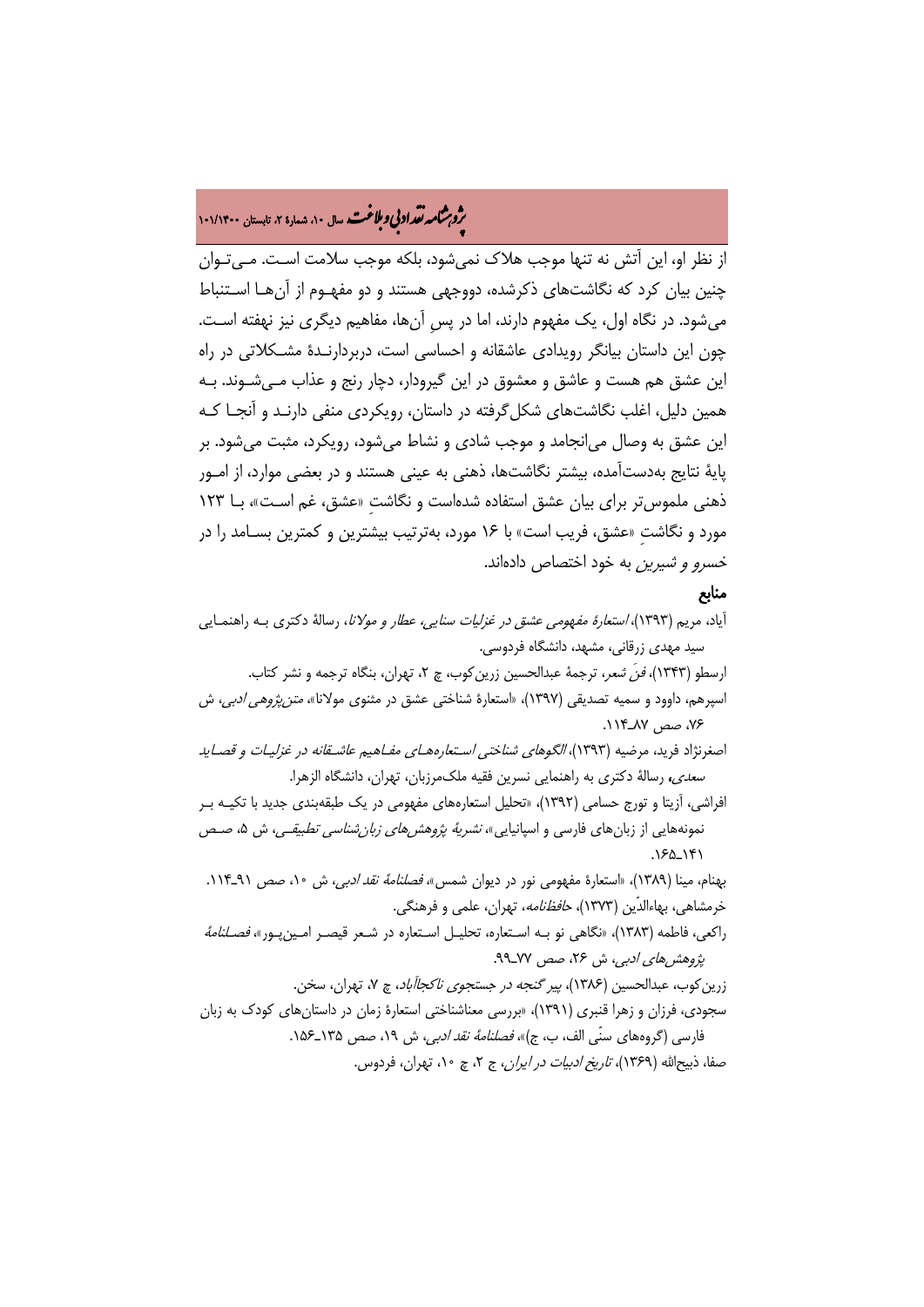عبَاسی، زهرا (۱۳۹۷)، «استعارۀ مفهومی عشق و خوشههای معنایی مرتبط با آن در *تذکرةالأولیای* عطار». پژوه*ش های ادب عرفانی (گوهر گویا)،* س ۱۲، ش ۲ (پیاپی ۳۷)، صص ۱۱۷–۱۴۶. عبدالکریمی، سپیده (1393)، فرهنگ توصیفی زبانشناسی شناختی، تهران، علمی. کریمی، مریم، غلامرضا سالمیان و فاطمه کلاهچیان (1398)، «کارکردهای شناختی استعاره در سیرالعباد إل*ی المعاد* سنایی»، *فنون ادبی،* س ١١، ش ٢ (پیاپی ٢٧)، صص ١٢٨ـ١١٣. کوچش، زولتن (1393)، مقدمۀ کاربردی بر استعاره، ترجمۀ شیرین پورابراهیم، تهران، سمت. لیکاف، جورج و مارک جانسون (۱۳۹۷)، *اسـتعارههـایی کـه بـا آن هـا زنـدگی مــ <sub>ی</sub>کنـیم،* ترجمـۀ هـاجر آقاابراهیمی، چ ،3 تهران، علم. ناصری، فرشته و عبدالحسین فرزاد (1392)، «تحلیل جلوههای ادبیات غنایی در سه منظومـۀ نظـامی بـا تکیه بر نقش زن»، فصلنامۀ تخصصی زبان و ادبیات فارسی، ش ،15 صص 185ـ.213 نظامیگنجهای، الیاسبن یوسف (1391)، خسرو و شیرین، با حواشی و تصحیح حسن وحید دستگردی، به کوشش سعید حمیدیان، چ ،13 تهران، قطره. ولیزاده پاشا، لیلا، محبوبه مباشری و شیرین پورابراهیم (1397)، «مفهومسازی عشق در غزلیات شمس و بررسی ارتباط آن با مضامین قرآنی از دیدگاه معنی شناسی»، *پژوهش های ادب عرفانی (گوهر گویـا)*، ش ٢، صص <u>١</u>ـ٢۶. هاشمی، زهره (1392)، «زنجیرههای استعاری محبت در تصوف (بررسی دیدگاه صوفیه دربارۀ محبـت از

قرن دوم تا ششم هجری بر بنیاد نظریۀ اسـتعارۀ مفهـومی) »، فصـلنامۀ نقـد ادبـی ، ش ،22 صـص  $Y^{\lambda}$ .

هاوکس، ترنس (1377)، استعاره، ترجمۀ فرزانه طاهری، چ ،1 تهران، نشر مرکز.

- Abbasi, Z. (2018), "Conceptual Metaphor of Love and Related Semantic Clusters in Attar's Tazkarat al-Awliya"*, Research in Mystical Literature*, Pp. 117-146 [In Persian].
- Abdol-Karimi, S. (2014), *Descriptive Culture of Cognitive Linguistics*, Tehran, Elmi [In Persian].
- Afrashi, A & Hesami, T. (2013), "Analysis of Conceptual Metaphors in a New Classification based on Examples from Persian and Spanish Languages", *Journal of Comparative Linguistic Research*, Pp. 141-165 [In Persian].
- Asgharnezgad farid, M. (2014), Cognitive Patterns of Metaphors of Romantic Concepts in Saadi's Lyric and Ode Poems, Ph.D. Thesis, Tehran, Alzahra University [In Persian].
- Ayad, M. (2014), Conceptual Metaphor of Love in Sanai, Attar and Molana's Lyric Poems, Ph.D. Thesis, Mashhad, Ferdowsi University [In Persian].
- Behnam, M. (2019), "Conceptual Metaphor of Light in Shams's Court", *Literary Criticism Quarterly*, Pp. 91-114 [In Persian].
- Esparham, D. & Tasdighi, S. (2018), "Cognitive Metaphor of Love in Molana's Masnavi", *Literary Research Text*, Pp. 87-114. [In Persian].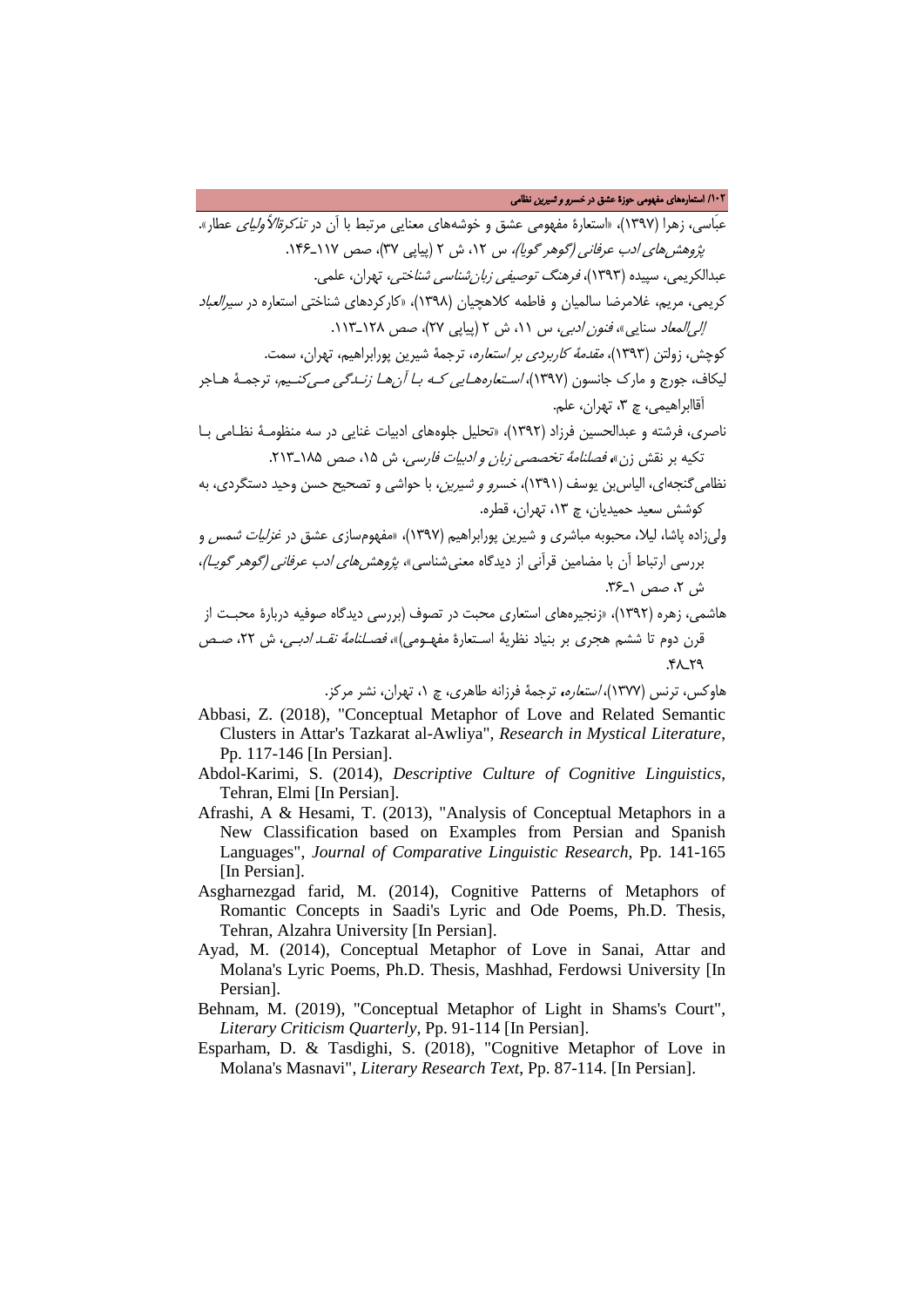# ه مشا**مه تقراد بي و بلاغت.** سال ۱۰ شمارۀ ۲، تابستان ۱۰۳/۱۴۰۰<br>په

Karimi, M., Salemian, Gh. & Kolahchian, F. (2019), "The Cognitive Functions of Metaphor in Sayr al-Ebad El al-Maad-e Sanai", *Literary Techniques*, Pp. 113-128 [In Persian].

- Khoramshahi, B. (1994), *Hafez Nameh*, Tehran, Elmi & Farhangi [In Persian].
- Kovecses. Zoltán (1986), *Metaphors of Anger, Pride and Love*, *A Lexical Approach to the Structures of Concepts, Pragmatics and Beyond*, Amsterdam & Philadelphia, John Benjamins [In Persian].
	- ـ�ـــــــــــــــــــــــ) 2014(, *A Practical Introduction to Metaphor*, Translated by Shirin Pouradham, Tehran, Samt [In Persian].
- Howkes, T. (1972), *Metaphor*, Translate by Farzaneh Taheri, 1<sup>th</sup> Ed. Tehran, Nashr Markaz [In Persian].
- Lakoff, G. & Johnson, M. (2003), *Metaphors We Live By*, Translate by Hajar Agha-Ebrahimi. 3th Ed. Tehran, Elm [In Persian].
- Naseri, F & Farzad, A. (2013), "Analysis of the Effects of Lyrical Literature in Nezami's Three Poems based on the Role of Women", *Persian Language and Literature Quarterly,* No. 15, Pp. 185-213 [In Persian].
- Nezami Ganjavi, A.E.Y. (2012), *Khosrow & Shirin*, in Correction Dastgerdi, H.W., By Effort Hamidian, S., 13<sup>th</sup> Ed. Tehran, Ghatreh [In Persian].
- Aristotle (1964), *Poetry Technique*, Translate by Abdol-Hosein Zarinkoub.  $2<sup>th</sup>$  Ed. Tehran, Bongah Tarjomeh & Nashre Ketab [In Persian].
- Rakeei. F. (2004), "A New Look at Metaphor, Metaphor Analysis in the Poetry of Qaisar Aminpour", *Quarterly Journal of Literary Research*, No. 26, Pp. 77-99 [In Persian].
- Safa. Z. (1990), *History of Literature in Iran*, Vol. 2, 10<sup>th</sup> Ed, Tehran, Ferdows [In Persian].
- Sojoodi, F. & Ghanbari, Z. (2012), "A Semantic Study of the Metaphor of Time in Persian Children's Stories (Groups A, B, C)", *Literary Criticism Quarterly*, No. 19, Pp. 135-156 [In Persian].
- Leyla, V., Mobasheri, M & Pour-adham, Sh. (2018), "Conceptualization of Love in Shams Lyric Poems and Examining its Relationship with Quranic Themes from a Semantic Point of View", *Research in Mystical Literature*, No. 2, Pp. 1-36 [In Persian].
- Hashemi, Z. (2013), "Metaphorical Chains of Love in Sufism (Study of the Sufi View of Love from the Second to the Sixth Century AH Based on the Theory of Conceptual Metaphor", *Quarterly Journal of Literary Criticism,* No, 22, Pp. 29-48 [In Persian].
- Zarinkoub, A. (2007), *The Old Man in the Ganje in Search of Nowhere*. 7<sup>th</sup> Ed, Tehran, Sokhan [In Persian].